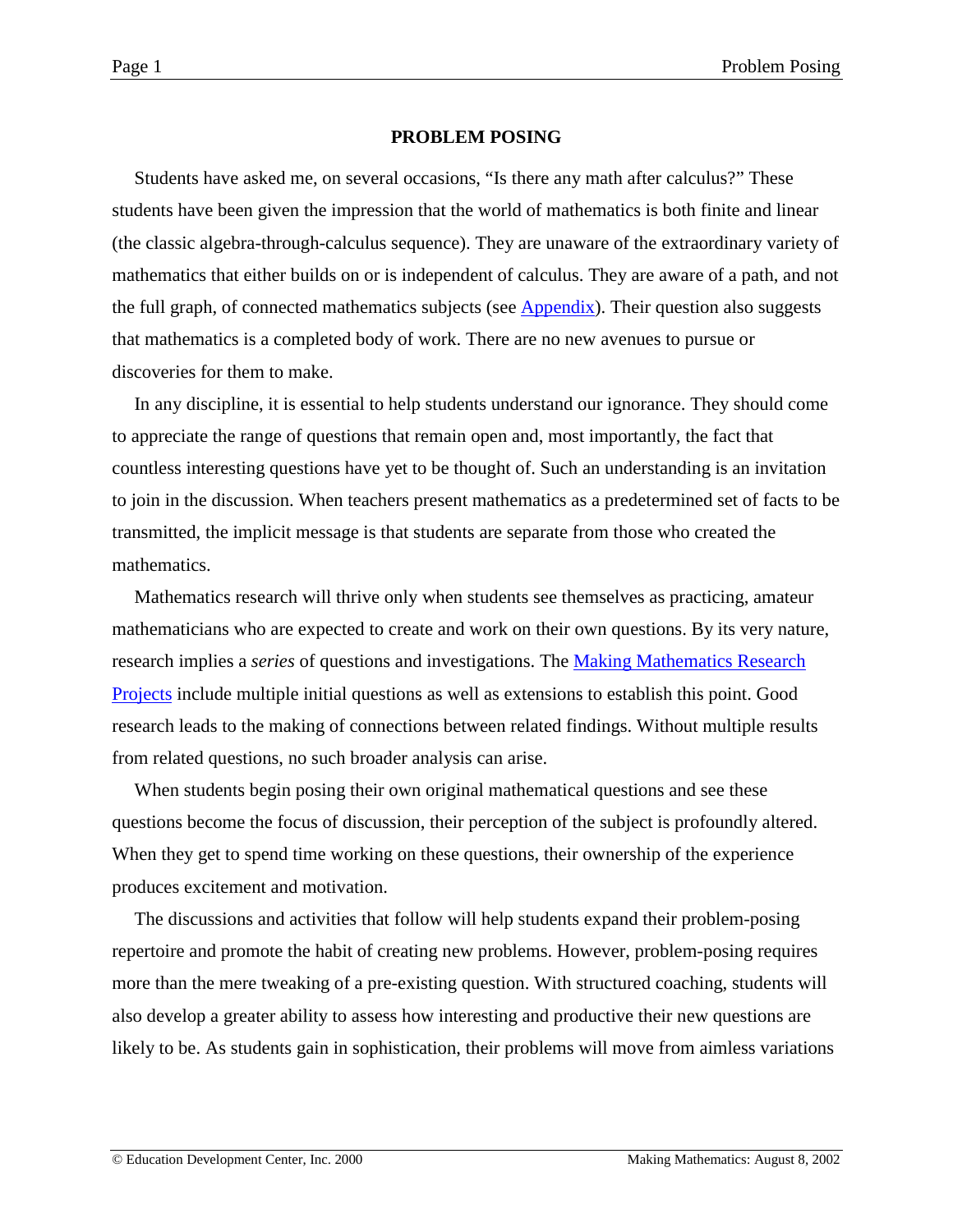<span id="page-1-0"></span>toward some clearer mathematical purpose (e.g., exploring the connection between two different areas of interest).

#### **CREATING NEW PROBLEMS FROM OLD ONES**

Every problem is a possible seed for new problems, which come from changing, adding to, or removing one or more characteristics of the initial problem. For example, the Fibonacci sequence  $(1, 1, 2, 3, 5, 8, 13, 21, ...)$  is generated by adding the previous two terms to get the next one. This is a deterministic process: the  $n<sup>th</sup>$  term is set once we choose the first two terms. The ratio between consecutive terms approaches the golden mean,  $\frac{1+\sqrt{5}}{2}$ , as the sequence is extended. In what ways might we alter this sequence, and what happens to the ratio in each case? For example, we can change the starting numbers, we could add more than two terms at a time, or we could change the operation being applied at each step. We can even change the rules as we calculate the sequence, e.g., let's subtract if a coin flip shows heads and add if it shows tails. In 1960, it was found that the ratio for a random sequence such as this would still approach a particular constant value, but it was not until 1999 that computer scientist Divakar Viswanath actually figured out what that constant was (see [Fibonacci at Random](http://www.sciencenews.org/sn_arc99/6_12_99/bob1.htm) or [New Mathematical](http://www.maa.org/devlin/devlin_3_99.html) [Constant Discovered\)](http://www.maa.org/devlin/devlin_3_99.html).

Most new problems are inspired either by older ones, as described above, or by contexts that direct the problem poser in a particular direction. Faced with an old question, we can try numerous changes that would lead to new investigations. The possibilities are so plentiful that a persistent student is almost assured of turning up a truly original mathematical question.

The sources of inspiration can be a well-known mathematical question, a puzzle or strategy game, or even a mundane textbook question. We can alter the conditions of these initial problems to yield interesting, open-ended research agendas. For example, a classic textbook problem supposes that a cow is tethered to the corner of a barn 12 meters long and 8 meters wide (see [Figure 1\)](#page-2-0). The length of the tether is  $14$  meters. The question asks, How much land does the cow have for grazing? A few years back, Seth, a calculus student, came to my class excitedly describing his efforts to move this problem into three dimensions. He envisioned a "space cow" tethered to the corner of a floating cube. He wondered about the volume of the region to which this cow had access. He had thought of this idea earlier in high school and now realized that he finally had the tools (integration, graphs in three dimensions, and solving systems of equations)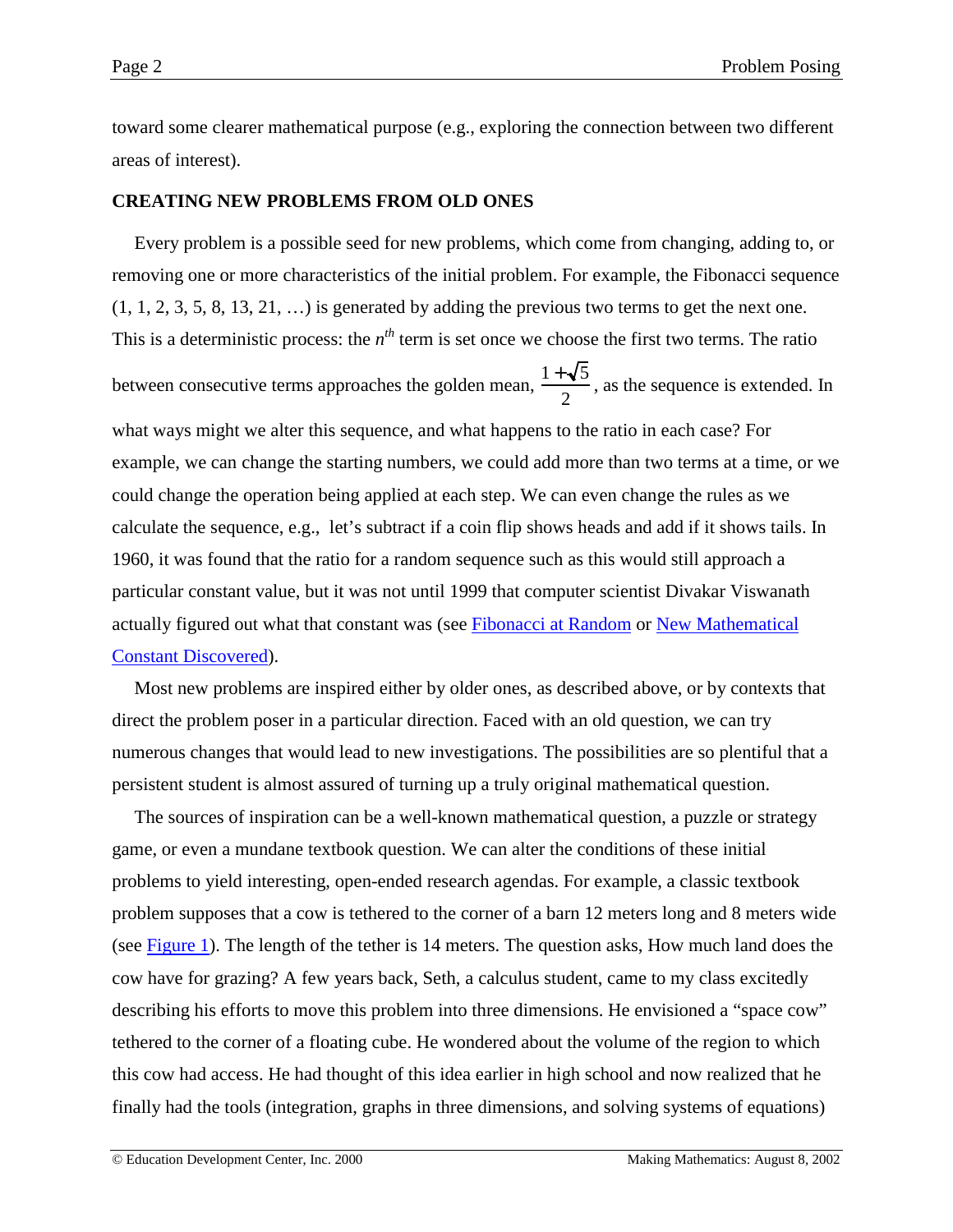<span id="page-2-0"></span>to tackle it. The following two weeks involved the most technically challenging work that he undertook all year.



**Figure 1. A Cow Tethered to a Barn (aerial view)**

Seth did not develop a larger theory of "cow" regions. In that respect, his questions led more to valuable problem-solving rather than to deep mathematics research. However, he was surprised by and impressed with the degree to which changing one feature of the original problem turned a trivial exercise into a difficult one (just as the introduction of randomness to the Fibonacci sequence created a problem that took decades to solve).

## **WAYS TO CHANGE A PROBLEM**

Having students practice creating new problems from old ones is particularly valuable if the old problems are simple enough to yield a multitude of new, solvable problems. Not only will the class get to practice the art of problem-posing, but the series of related problems will also help them build the skill of recognizing when they need to apply new technical skills toward the solution of a question. In this spirit, many of the examples that follow are further variations on the cow theme.

Share the cow problem (or another familiar problem) with your class and ask them to identify all of its numeric and geometric aspects. Then ask them to change one of those features or to change the context (setting) of the problem in some way (for example, if the cow becomes a bird or worm, you are off and running into the third dimension!). Have them write down their new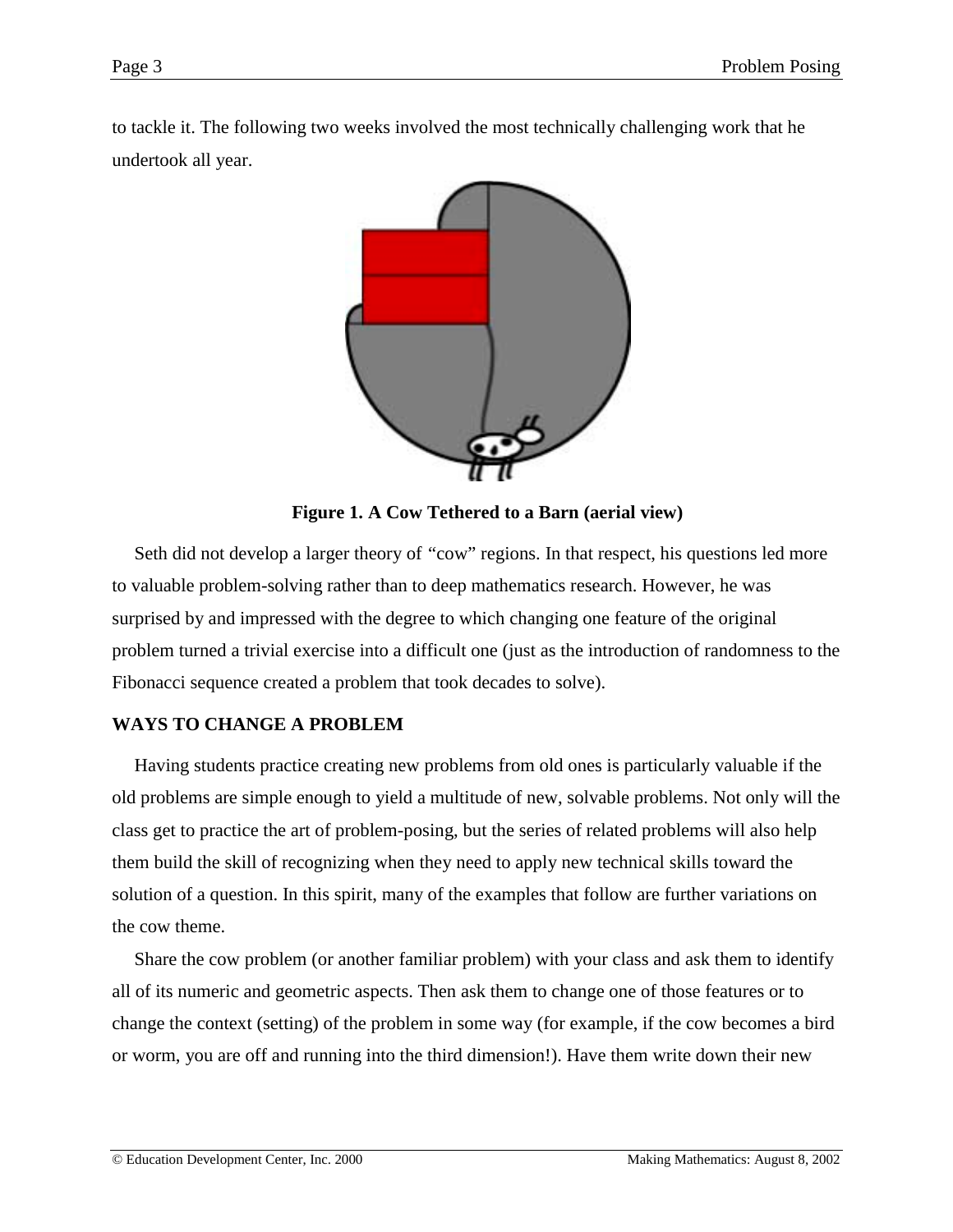problem. Finally, ask them to draw a new diagram of the situation and determine what additional mathematics they might need to solve the revised problem.

As we read and understand a problem, we become aware of the conditions that give it form. Some of these conditions are explicitly stated, while others are implied. For example, the dimensions of the barn in the cow problem are stated; here are three things that are implied: (1) the dimensions of the cow are to be ignored (i.e., we are dealing with a "point cow"), (2) we are only interested in the two-dimensional region of flat ground outside the barn, and (3) the tether is inelastic.

Below are listed some ways to change a problem to create new problems. You need not present this list to your class in its entirety, however, a posted reference list, extended each time students recognize a new problem-creation technique in their own work or in mathematics they have read, will serve as a reminder of problem-generating strategies. There are at least seven basic ways to change a problem:

- Change the numbers.
- Change the geometry.
- Change the operation.
- Change the objects under study.
- Remove a condition, or add new conditions.
- Remove or add context.
- Repeat a process.

Each of these potential changes is discussed in more detail below.

## **Change the Numbers**

This is the most obvious way to change a problem. Give your students one or more problems and ask them to identify any stated or implied numbers. For example, in the cow problem, in addition to the three stated numbers, there are the following implicit conditions: the 2 dimensions of the grazing area; the 0 dimensions of the cow; the 1 dimension of the tether; the 90º angles of the barn; and the fact that there is only 1 cow with 1 tether, and that there are 0 other animals, barns, etc. We can change any of these numbers. We can also change the length and width of the barn (*a* and *b* with  $a \leq b$ ) and the length of the tether (*t*), which will require a case analysis, as the shape and number of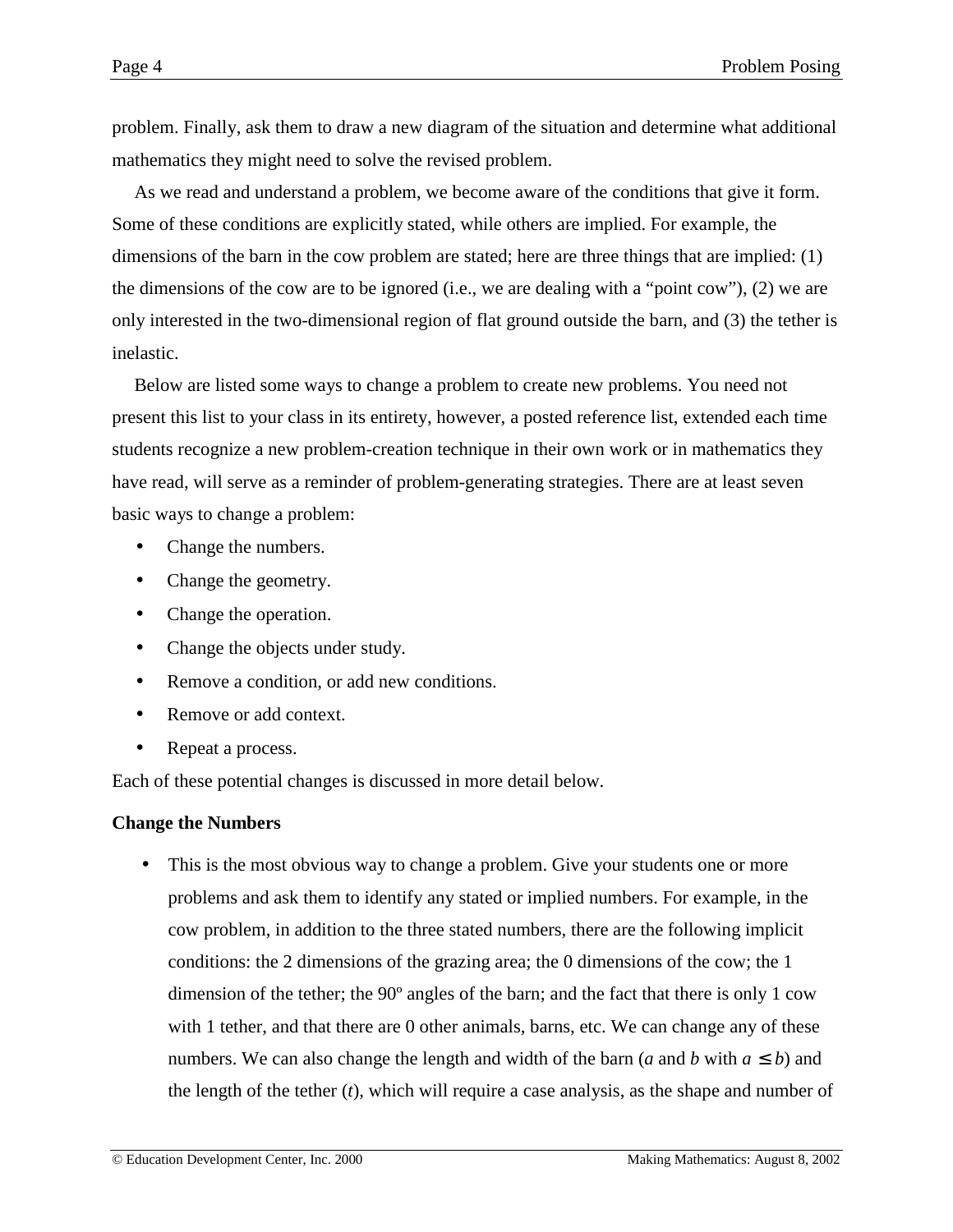regions that make up the grazing area will be different for  $t < a$ ,  $a < t < b$ ,  $b < t < a + b$ , and  $t > a + b$ . The geometry becomes much trickier in this final case.

• Strategy games can be a good source of research problems and often have many alterable features. Consider the game "100 or Bust" [\(Schielack, Chancellor, & Childs 2000\)](#page-17-0):

> Two players take turns rolling a die. After each roll, that player must decide whether to add the value of the roll or ten times the value of the roll to his or her score (e.g., a  $\Box$  can be counted as 2 or as 20). After seven rolls, the person with the highest total less than or equal to 100 is the winner. A score over 100 counts as 0.

Again, ask your class to find all the stated and assumed numbers in this game. Stated values that might be changed include the number of players, the target total (100), the number of turns, the multiples of the die result (1 or 10), and the number of dice rolled per turn. Assumed values include the number of faces on a die, the values on each face, and even the probability of each face appearing.

• When considering numerical changes to a problem, many different domains and representations can prove interesting. For example, what if we limit the domain for some variable to whole numbers, or extend it to the reals? What if we allow negative or rational numbers? What happens for particularly small or large values? What if we change base (e.g., investigate divisibility rules in base 2 instead of base 10)? Can we change a finite quantity to an infinite one or a fixed quantity to an unlimited one (e.g., now each player in "100 or bust" can take an unlimited number of turns)? What if we change from zero to a non-zero value (e.g., add width to the tether in the cow problem)?

## **Change the Geometry**

• Any problem with a geometric setting is ripe for new variants. The simplest problemposing maneuver is to change the **shapes** involved. Different categories of shapes that suggest possible substitutions include polygons and their number of sides, regular versus non-regular polygons (Is the cow problem with different tether lengths simpler with a square barn?), convex versus non-convex figures (What if the barn were a star?), polygonal versus curvilinear figures (What if the cow were tethered to a silo with a radius of 10 meters?), and lines versus segments. Try a shape that is more general (but that includes the initial object of study, such as parallelograms rather than rectangles) or more specific (look at a subset of possibilities, such as regular solids rather than all polyhedra).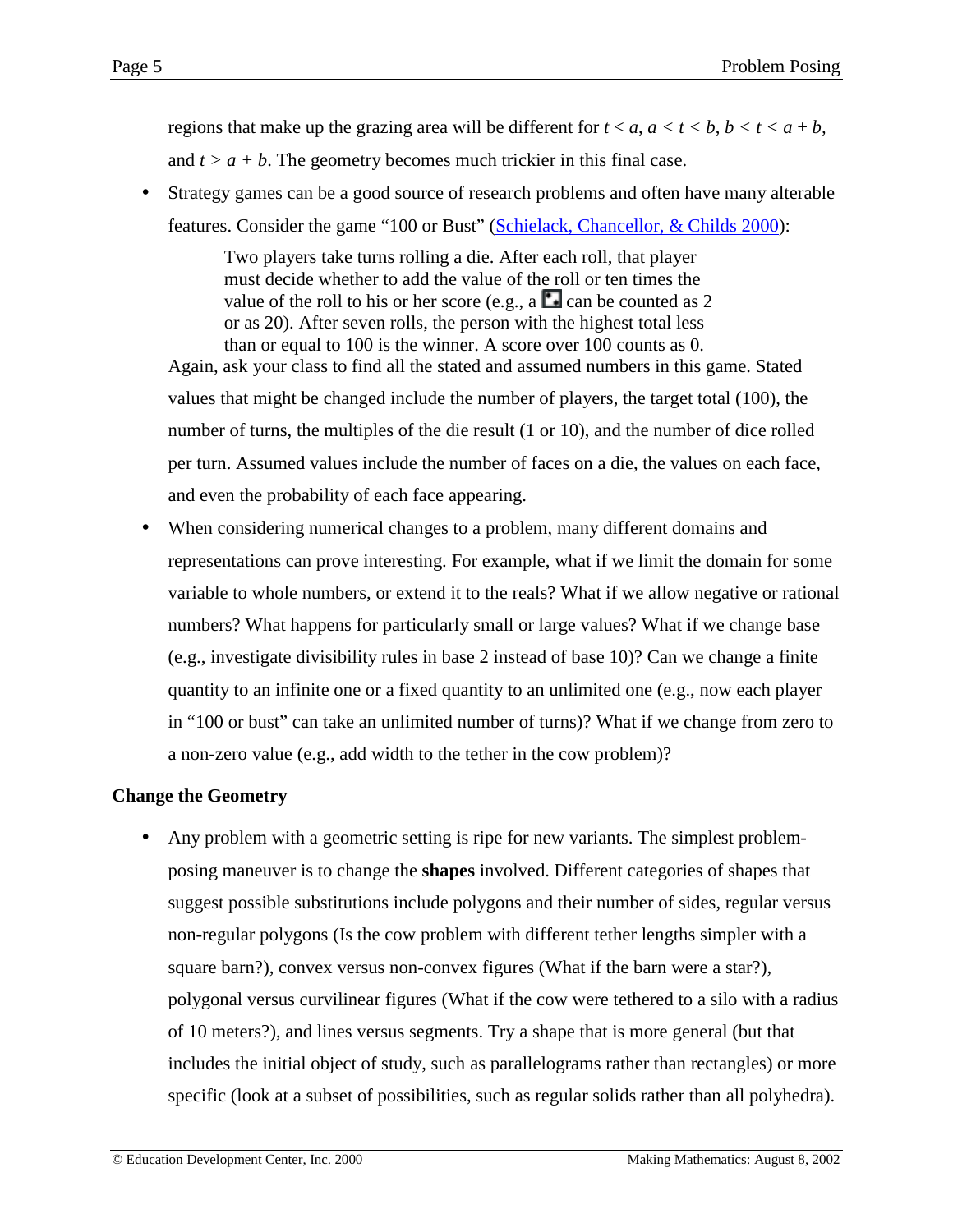- Changes of **dimension** can yield exciting challenges and patterns. What if we look at pyramids rather than triangles or hyper-cubes rather than squares? What if we reduce the dimension of our problem by considering cross-sections or projections (e.g., shadows) of a higher-dimensional figure? What happens when we study graphs in coordinate spaces with three or more axes? What if our question was not about the two-dimensional area available for grazing but the one-dimensional length of the perimeter of the grazing area (so that we can buy a fence and liberate the cow from its tether)?
- The shapes we are studying may not be the only targets of our experimentation. The **structure of the space** in which a problem is embedded can be changed as well (e.g., What if the land on which the cow grazes is undulating?). We can transfer games played on square grids to triangular, hexagonal, semi-regular, or other tilings. We can move problems between Euclidean and non-Euclidean settings (by changing the metric). Continuous and discrete spaces (e.g., the lattice of points with integer coordinates) usually require distinct methods of solution and offer contrasting conclusions. Spaces can also be made to "wrap around" the way video arcade games often do (i.e., if you exit at an edge, you appear at the opposite one). These spaces have the same topology as the torus (which looks like the surface of a donut) and may have properties that are different from those of a standard plane. For example, the four-color theorem states that it is possible to color any planar map using at most four colors so that any two adjacent regions will have different colors. In contrast, we can draw maps on tori that require more than four colors to satisfy the same condition.
- We can add, remove, or alter the **symmetry** of a problem. For example, no periodic tiling of the plane has five-fold rotational symmetry. By removing the global constraint in this problem, Roger Penrose was able to create an aperiodic tiling of the plane that has local five-fold symmetries. His discovery led to significant advances in the field of crystallography.
- We can alter the **location** of elements in a problem. Points can be in the interior, on the boundary, or outside of a figure. For example, the cow might be tethered somewhere inside the barn, and a door could be open (or closed).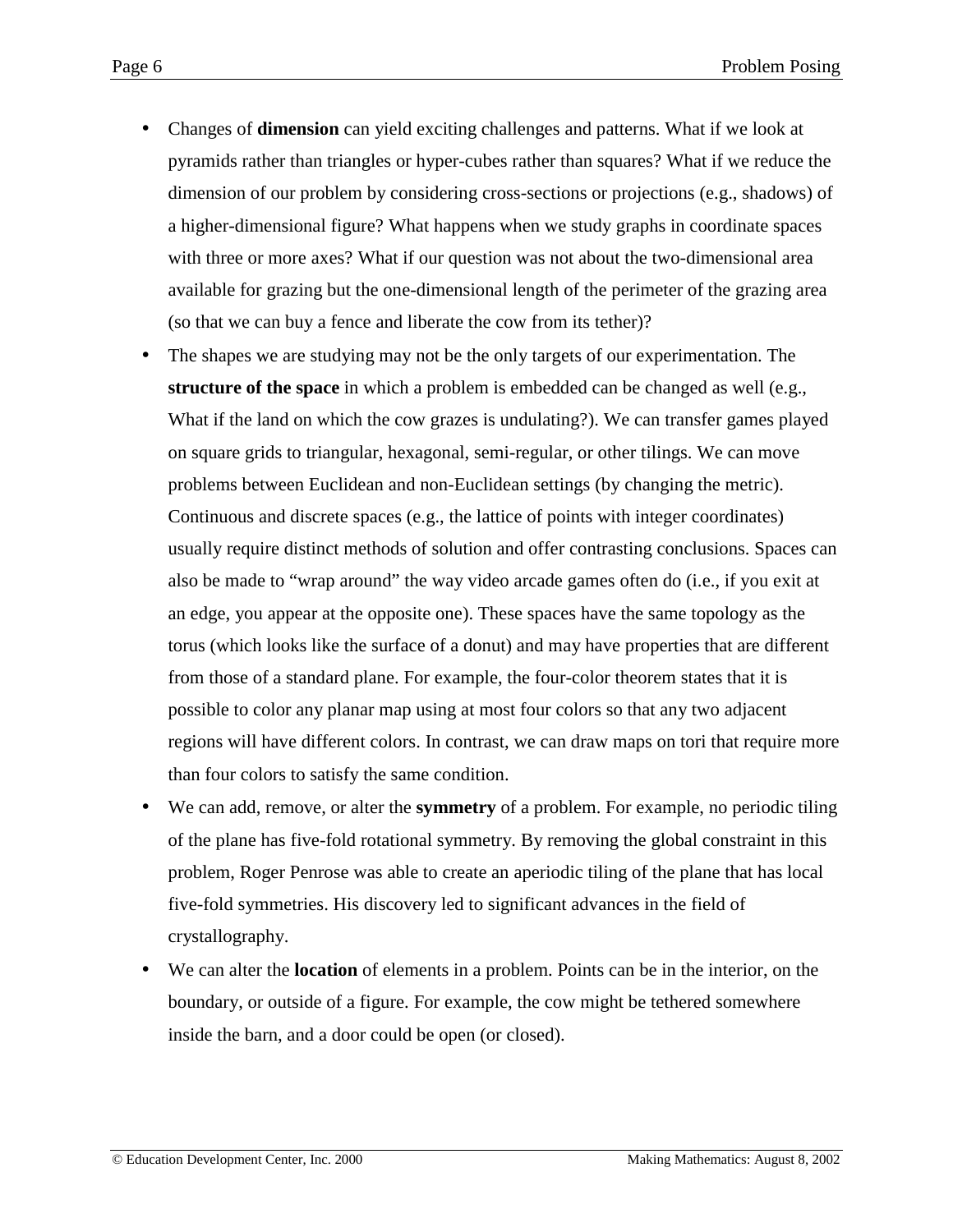## **Change the Operation**

- Algebraic: We can switch between addition, subtraction, multiplication, division, exponentiation, and roots. We can also change the order of operations. Ask your class how they might change the arithmetic of the game "100 or bust"?
- Geometric: We can change between scaling, translating, rotating, and other transformations. We can construct medians rather than perpendiculars. We can trisect or *n*-sect rather than bisect an angle, segment, or area.
- Analytic: We can change the function involved (e.g., make it exponential rather than linear). We can also switch between equalities and inequalities, between recursive and explicit formulas, and between factored and multiplied-out expressions.
- Probabilistic: We can substitute a predictable behavior for a random one (as noted for the Fibonacci sequence, [above\)](#page-1-0). For example, Juancho, a fifth grader, altered the [Connect the](http://www2.edc.org/makingmath/mathsettings/connect/connect.asp) [Dots](http://www2.edc.org/makingmath/mathsettings/connect/connect.asp) problem so that the jump size was chosen randomly for each step; collecting data immediately became a more confusing challenge.

## **Change the Objects Under Study**

Rather than just look at real numbers, we can consider vectors, matrices, or functions (e.g., polynomials) as the operands. For example, elementary school students often discover that  $2 + 2 = 2 * 2$ , but find no further examples (except perhaps 0 and 0). As students explore this problem with a non-integer domain, they can discover rational and irrational pairs of numbers that work. Other questions might arise; for example, what about matrices? Are there 2 x 2 matrices that multiply and add to yield equal results? Yes,

$$
\begin{bmatrix} 1 & 2 \\ 3 & 4 \end{bmatrix} \cdot \begin{bmatrix} \frac{1}{2} & \frac{1}{3} \\ \frac{1}{2} & 1 \end{bmatrix} = \begin{bmatrix} 1 & 2_x & \frac{1}{2} & \frac{1}{3}x \\ 3 & 4\frac{y}{2} + \frac{1}{2} & 3\frac{y}{2} \\ \frac{1}{2} & 1\frac{y}{2} + \frac{1}{2} & 1\frac{y}{2} \end{bmatrix} \begin{bmatrix} \frac{1}{2} & \frac{1}{3}x \\ \frac{1}{2} & 1\frac{y}{2} \end{bmatrix} = \begin{bmatrix} \frac{1}{2} & \frac{1}{3}x \\ \frac{1}{2} & 1\frac{y}{2} \end{bmatrix} + \begin{bmatrix} \frac{1}{2} & \frac{1}{3} \\ \frac{1}{3} & \frac{1}{2} \end{bmatrix} = \begin{bmatrix} 1 & \frac{1}{2} \\ 6 & 3 \end{bmatrix}
$$
 are two examples. What properties do these

pairs have? Are there pairs with all-integer entries (other than the trivial 2 0 0 2 F - $\begin{bmatrix} 2 & 0 \\ 0 & 2 \end{bmatrix}$  $\overline{\phantom{a}}$  $\vert$ )?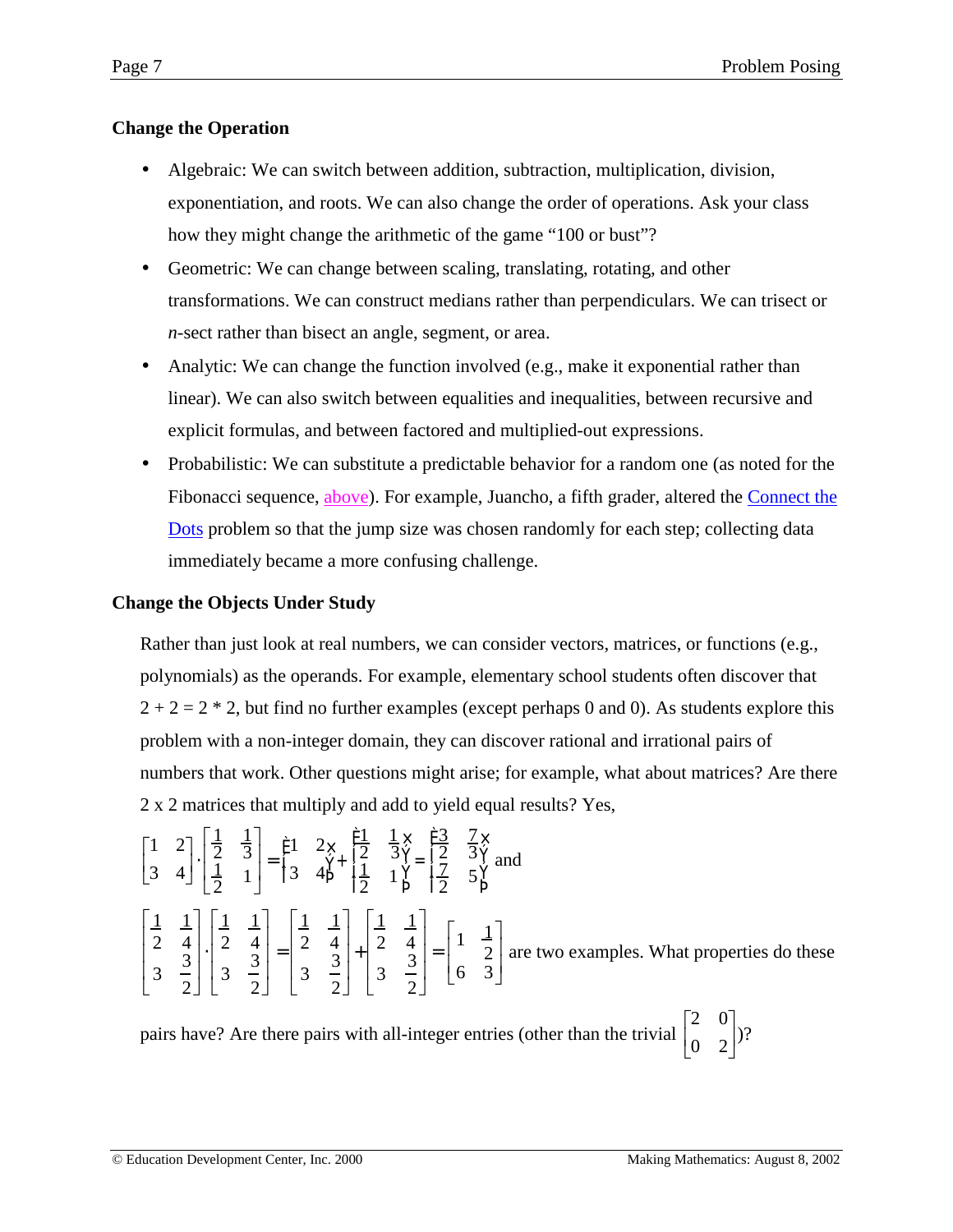## **Remove a Condition or Add New Conditions**

- What if we add tethers but throw away the barn? What if our score for "100 or Bust" were the absolute value of the difference between our total and 100 ("100 or Close")? What if we have to declare before we roll whether to count the value of the roll once or ten-fold?
- The creation of the definition of the word **semicenter** (see [Creating New Definitions to](http://www2.edc.org/makingmath/handbook/teacher/Definitions/Definitions.asp#CreatingNewDefinitions) [Create New Problems](http://www2.edc.org/makingmath/handbook/teacher/Definitions/Definitions.asp#CreatingNewDefinitions) in [Definitions\)](http://www2.edc.org/makingmath/handbook/teacher/Definitions/Definitions.asp) arose from a loosening of a condition for the center of a circle. Instead of being the point with equal-length segments to the points of a circle, a **semicenter** is a point with connecting segments of any length that all lie within a figure. This looser version of "center" led to a number of new questions.

#### **Remove or Add Context**

- If a problem comes with a particular setting, we can make it abstract by removing any non-mathematical details. For example, when we begin studying taxicab geometry, the image of a street grid with buildings in each square leads us to the adoption of a new metric (a method for determining distance). One can move only sideways or up and down, because the buildings block any diagonal motion. However, those buildings also limit our ability to consider all points in the plane; we can therefore throw away the original setting but keep the metric — horizontal distance plus vertical distance — that it inspired. We are now able to consider what shapes, such as a taxicab circle, look like without worrying about the presence of buildings or other obstacles.
- Alternatively, we can add a story to an otherwise abstract problem. For example, it is easy to dissect a rectangle into four equal pieces, but when that rectangle becomes a cake and there are four kids who each want their fair share, a whole realm of new and difficult mathematics problems emerge (see "Fair Division" in COMAP [1996] and [Formulas for](http://www.sciencenews.org/sn_arch/5_4_96/bob1.htm) [Fairness\)](http://www.sciencenews.org/sn_arch/5_4_96/bob1.htm). Similarly, finding the area of a polygon-shaped region is easy, but determining how to cover that region with carpet of a fixed width is complicated, and finding the most efficient way to cover it with paint from a brush is more challenging still.
- You can turn each problem-posing method into a practice activity. Ask students to superimpose a story or context on an abstract problem of their choosing (e.g., a geometric construction or a system of equations they find by scanning through a textbook). Once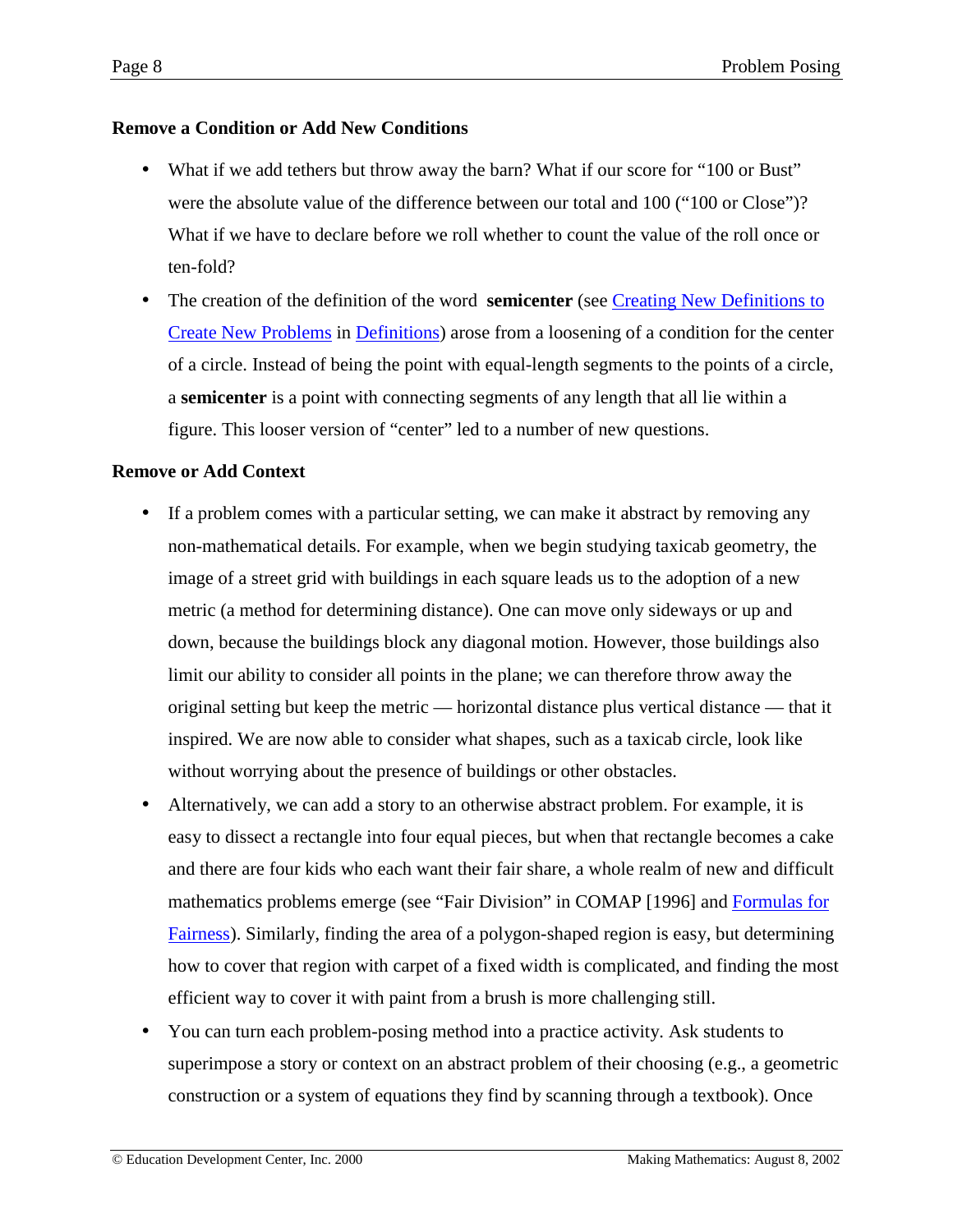they have created their context, they can see how it restricts or re-directs the original problem. Likewise, they can remove the story from a problem and think about variations (e.g., using negative numbers) that the setting might have implicitly discouraged.

#### **Repeat a Process**

Iteration can lead to surprising and beautiful mathematical questions and results. For example, the famous  $3x + 1$  conjecture explores the fate of sequences generated by beginning with a counting number and repeatedly applying the function

$$
f(n) = \begin{cases} \frac{n}{2} & \text{if } n \text{ is even} \\ 3n+1 & \text{if } n \text{ is odd} \end{cases} \text{ (e.g., the sequence beginning with 15 continues with 46, 23,}
$$

70, 35, 106, 53, 160, 80, 40, 20, 10, 5, 16, 8, 4, 2, and 1). Although mathematicians conjecture that every starting value ultimately ends up at 1, there is no proof of this claim (see The  $3x + 1$  Problem and Its Generalizations). We can repeat any operation, such as squaring a number, bisecting a side, or rotating a figure, to yield ever more complicated objects or sequences for study. For additional information, see Iteration in the [Mathematics Tools](http://www2.edc.org/makingmath/mathproj.asp#rstool) section.

#### **NEW QUESTIONS FOR OLD PROBLEMS**

While we can alter many features of a problem, the most dramatic change we can impose is to change a problem's objective. Mathematicians have a long list of questions that they are in the habit of applying to new settings; these questions, discussed below, should be introduced to beginning researchers.

#### **What Is the Minimum or Maximum Value Possible?**

Optimizing an area, an amount, or a number of steps in a task is a common goal. For example, where along the perimeter of the barn should the farmer tether the cow in order to maximize the grazing area? Is there a shape (other than a circle) for which the attachment point is immaterial (i.e., the area is always the same, and the maximum equals the minimum)? If we can see all seven rolls in a game of "100 or Bust" before having to decide how to count each roll, what is the minimum score for which we should ever have to settle? If you could pick multiples other than 10 and 1, which two would you choose ahead of time (i.e., what values maximize the likelihood of a good score)? Sometimes, the most informative question to pose is "What is the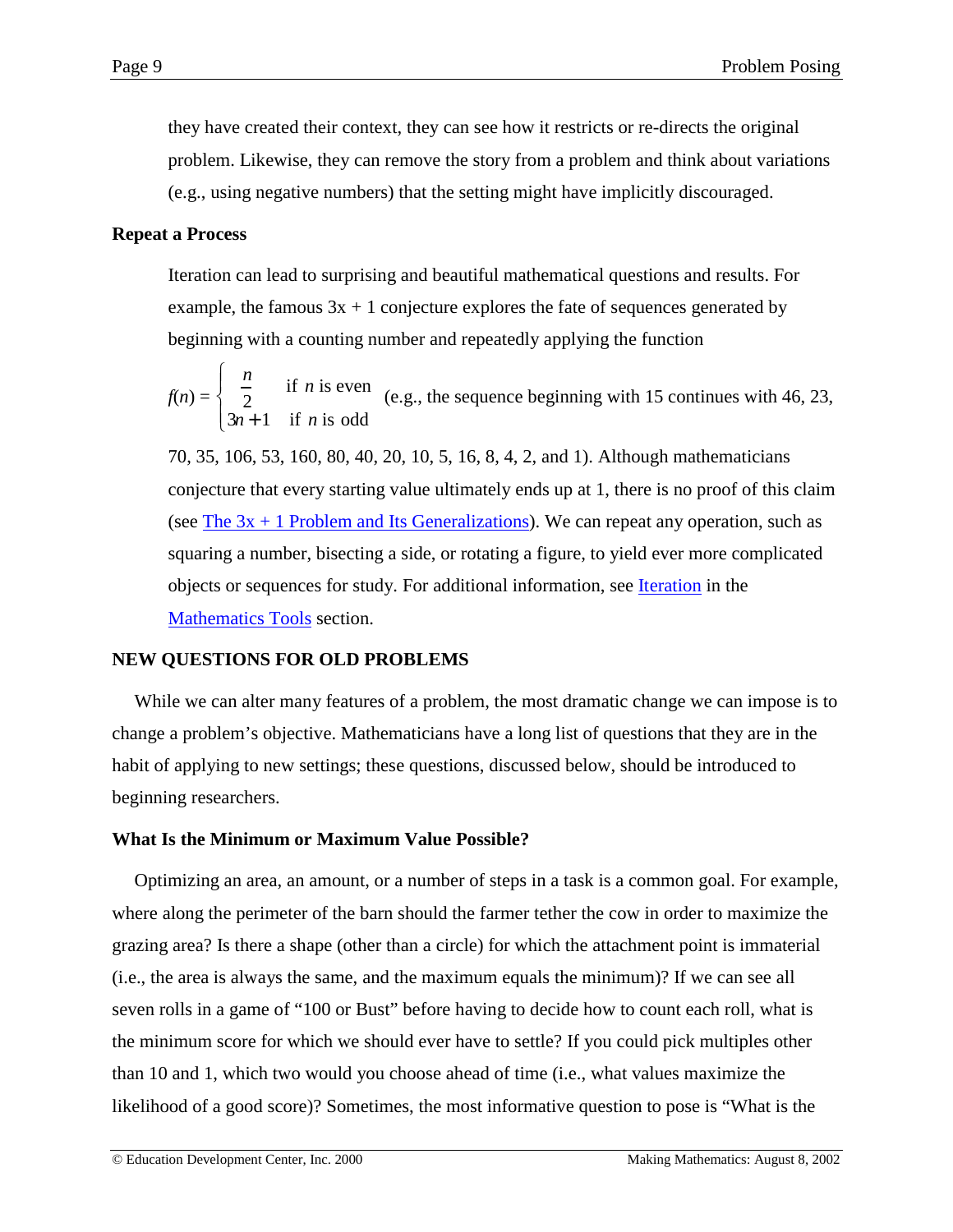set of objects which are all equally good (i.e., that all produce the same value)?" An understanding of these families of objects can lead one to an optimum solution.

### **How Many . . . ?**

Many questions have associated combinatoric lines of inquiry: How many solutions are there? How many ways are there to accomplish a mathematical task? These questions also suggest the less well defined but open-ended question, How many ways are there to solve a problem? One issue that frequently arises during efforts to enumerate possibilities is the definition of exactly what is being counted. Different definitions yield different totals, so clarity regarding what exactly makes one solution distinct from another is important (see [Definitions\)](http://www2.edc.org/makingmath/handbook/teacher/Definitions/Definitions.asp).

#### **What Is the Inverse of this Question?**

Charles Groetsch [\(1999,](#page-17-0) p. 2) defines direct problems as "those in which exactly enough information is provided . . . to carry out a well-defined stable, process leading to a unique solution." In contrast, the inverse of a direct problem may give a result and look for all the possible starting points that lead to that result. An inverse problem might also provide the beginning and end of a problem and seek the processes that could link the two. For example, an inverse of the cow problem might be, "A cow attached to a barn can graze an area of 200 square meters. What arrangements produce such an outcome?" For "100 or Bust," an inverse might be, "A player has 79 points at the end of his or her final turn; what combination of rolls might produce this result?" The name "inverse" here refers to the functional inverse: the act of undoing an operation. Problems that are the inverse of direct problems are often open-ended, just as the inverses of functions are often not simple functions themselves (i.e., they are not 1-to-1). Inverse problems naturally lead into "How many ways . . . " questions.

#### **What Is the Procedure?**

In other words, can you find an algorithm for accomplishing a task (e.g., factoring a number or polynomial)? For example, if a cow can eat a six-inch-wide swath, what is the most efficient route she can travel in order to eat all of the grass within reach? Combinatorics problems often involve methods that count a set of mathematical objects without actually listing them. It is an interesting challenge to find a procedure for listing all the objects of a set (see the [Simplex Lock](http://www2.edc.org/makingmath/mathprojects/simplex/simplex.asp) [Project\)](http://www2.edc.org/makingmath/mathprojects/simplex/simplex.asp).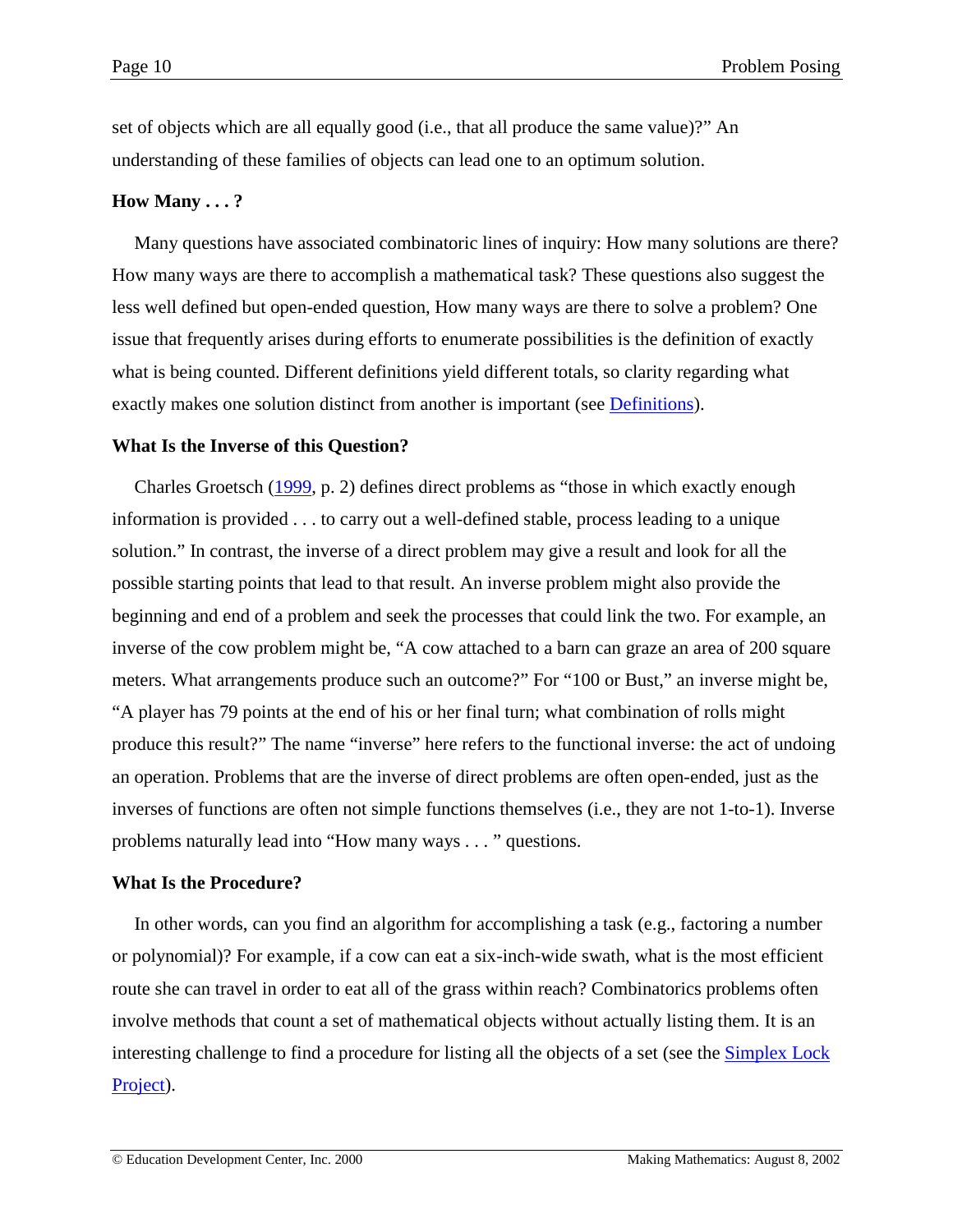### **Does the Object We Have Described Actually Exist?**

The answer to this question is not always clear. For example, the mathematical definition of odd perfect numbers is clear, yet no one knows whether any exist. Rather than assume solutions, we might ask, "Is it possible to make a shape (number, method, etc.) that  $\dots$ ?"

#### **Can We Generalize the Problem?**

Once we solve a particular problem, we are tempted to explore an entire space of related problems, to look for a formula or rule that explains all of them. For example, for all cow problems, does the attachment point that maximizes grazing land always occur at a vertex or always away from one? Which games of tic-tac-toe played on an *n* by *m* board, needing *r* in a row to win, should be won by the first player? More abstractly, we can ask what happens when we change an exploration into the relationships between numbers into one on the relationships between element of a field or look not just at a property of addition but of binary commutative operations in general.

#### **What Is the Underlying Explanation for the Patterns and Structures We Encounter?**

Every investigation should include these "why" questions. Why does this pattern appear in this circumstance? Why do two different situations generate the same results? Why did this change lead to that change? Mathematicians know that they are probably missing an exciting discovery if they only know *that* something is, but cannot say *why* it is so.

#### **PRACTICE CLASS ACTIVITIES**

Your students can have a lot of fun generating problems. One way to give them a chance to practice this skill is to copy the calendar of mathematics problems from the *Mathematics Teacher* (NCTM) for your class. Ask each student to pick one problem and turn it into as many different new problems as possible. Have them write a list of as many explicit and implicit conditions of the problem as they can identify. Give them time to repeat this process for a variety of problems. Encourage them to pick problems involving different areas of mathematics (e.g., arithmetic, geometry, algebra).

The point of creating new problems is to create *interesting* problems. We do not generally know how interesting our questions are until we spend time trying to answer them. So, once your students have generated their variations, it is worthwhile to give them time to investigate those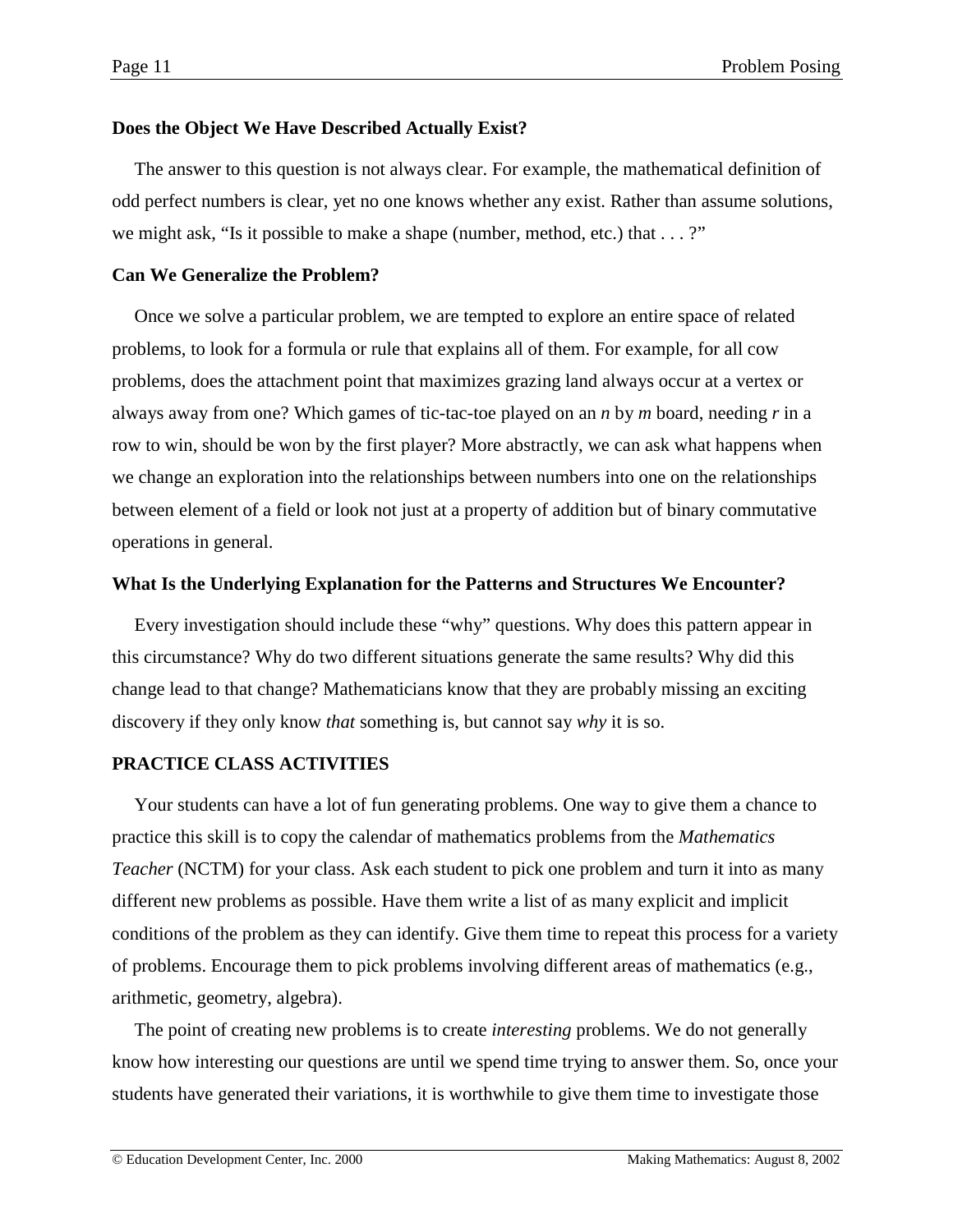that most appeal to them. The more time students spend working on their own creations, the richer their instincts will be for the changes that lead to exciting research questions. The time spent will also help them develop their own aesthetic as problem-posing and problem-solving mathematicians.

New problems do not always require creative changes in order to produce new and interesting questions. Sometimes, changing a single number raises unexpected issues. The September 2000 *Mathematics Teacher* calendar included the following problem:

> In Mr. Edgecomb's mathematics class, 30 students took an exam on statistics. If the average passing grade was 84, the average failing grade was 60, and the overall average was 80, how many students passed the exam? (The answer is that 25 passed.)

One of our sophomores began to wonder if these numbers were special. So she changed the class size to 17 students. She then solved the problem by assuming that *x* students passed the exam. She knew that the total number of points on the 17 tests was  $84x + 60(17 - x) = 80(17)$ , which meant that  $x = 14.166$  students passed. Since it was not possible to have a fractional part of a student, she speculated that the original averages were not exact. She recalculated what the class average would be if 14 students passed and 3 failed; the result was  $(14*84 + 3*60)/17 = 79.76$ which rounded to 80! Now the whole class was wondering whether the numbers always allowed reasonable integral numbers of students. They also asked (but did not answer) the general question, "If the rounding does not always work, which sets of starting numbers do produce a reasonable answer?" This episode is an example of how a simple starting point can yield challenging research.

Many textbook problems like this one are designed to have "nice" answers. These exercises suggest an inverse problem: If we want integer answers to a problem, how do we find the correct starting values? Generalizing textbook problems can also be fruitful. For example, we can turn routine factoring exercises into research explorations. With the aid of a symbolic mathematics tool such as Mathematica, Maple, or the TI-89, factoring  $x^2 - 1$  and  $x^3 - 1$  can become a question about the factors of  $x^n - 1$ .

Other sources that can provide the seed for new questions include simple games, books of recreational mathematics (especially those by Martin Gardner), and journals such as [Quantum](http://www.nsta.org/quantum/) and [The Mathematical Gazette.](http://www.m-a.org.uk/eb/periods.htm) These materials will also introduce students to a range of unfamiliar mathematics topics.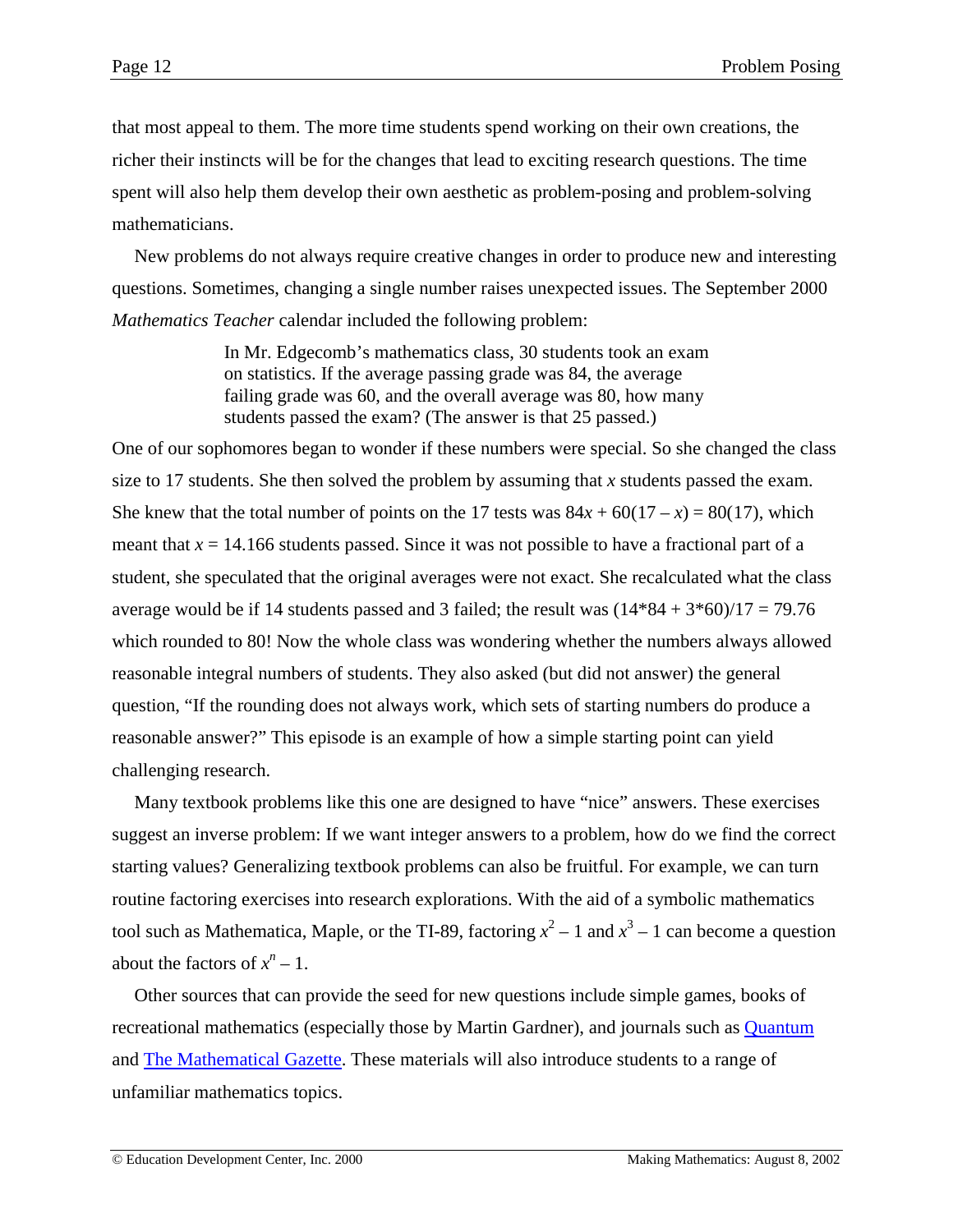Online sources of problems include *Quantum* magazine's [CyberTeasers,](http://www.nsta.org/quantum/cyberarc.asp) The Math Forum's [Problems of the Week,](http://mathforum.com/pow) and [Problems with a Point.](http://www2.edc.org/mathproblems) The first CyberTeaser I clicked on (from January/February 2000) yielded the following challenge: "Can a number consisting of 300 ones and some number of zeros be a perfect square? Explain your answer." The solution provided assumed that the number was in base 10. Such a number would be divisible by 3 but not by 9 (because of the sum of the digits) and is therefore never going to be a perfect square, regardless of the arrangement of the digits. Many generalizations of this problem, in terms of the digits and bases involved, immediately suggest themselves.

#### **Clarifying a Question**

Even seemingly simple changes in a problem can create an ill-defined situation. The questions below were generated by students attempting to modify the [Connect the Dots](http://www2.edc.org/makingmath/mathsettings/connect/connect.asp) research setting (see [Using Research Settings](#page-15-0) and the [Connect the Dots Teaching Notes](http://www2.edc.org/makingmath/mathsettings/connect/ConnectTheDots_TeachNotes.asp) for related discussions).

- 1. How is the pattern affected if we connect the dots with curves?
- 2. What if the dots are not evenly spaced around the circle? How does the placement of dots affect the shape made by the connecting lines?
- 3. What if the dots lie outside of the circle?
- 4. What if there are several dots in the middle of the circle?
- 5. What happens if there are concentric rings with dots?
- 6. What if we use a three-dimensional shape such as a sphere or a dodecahedron?
- 7. What if the circle is made entirely of dots?

Several of these questions offer the possibility for interesting investigations, but none, in their initial form, describe a new problem unambiguously. In question 1, we need to know the type, size, and orientation of the curves. Question 2 leaves open the matter of whether jumps are determined by dots or absolute distance. Questions 3 through 5 and 7 do not say how we are to incorporate these additional dots into the rule for jumps. Question 6, which is perhaps proposing a two-dimensional grid of dots on the surface of a solid, also needs to clarify how jumps are specified and executed in this new non-linear arrangement of dots.

Once students have proposed their variants, they should independently attempt to draw an example for each. Classes quickly discover whether a problem is clear and interpreted in a uniform manner. Once it becomes evident that a question is not clear, the original authors can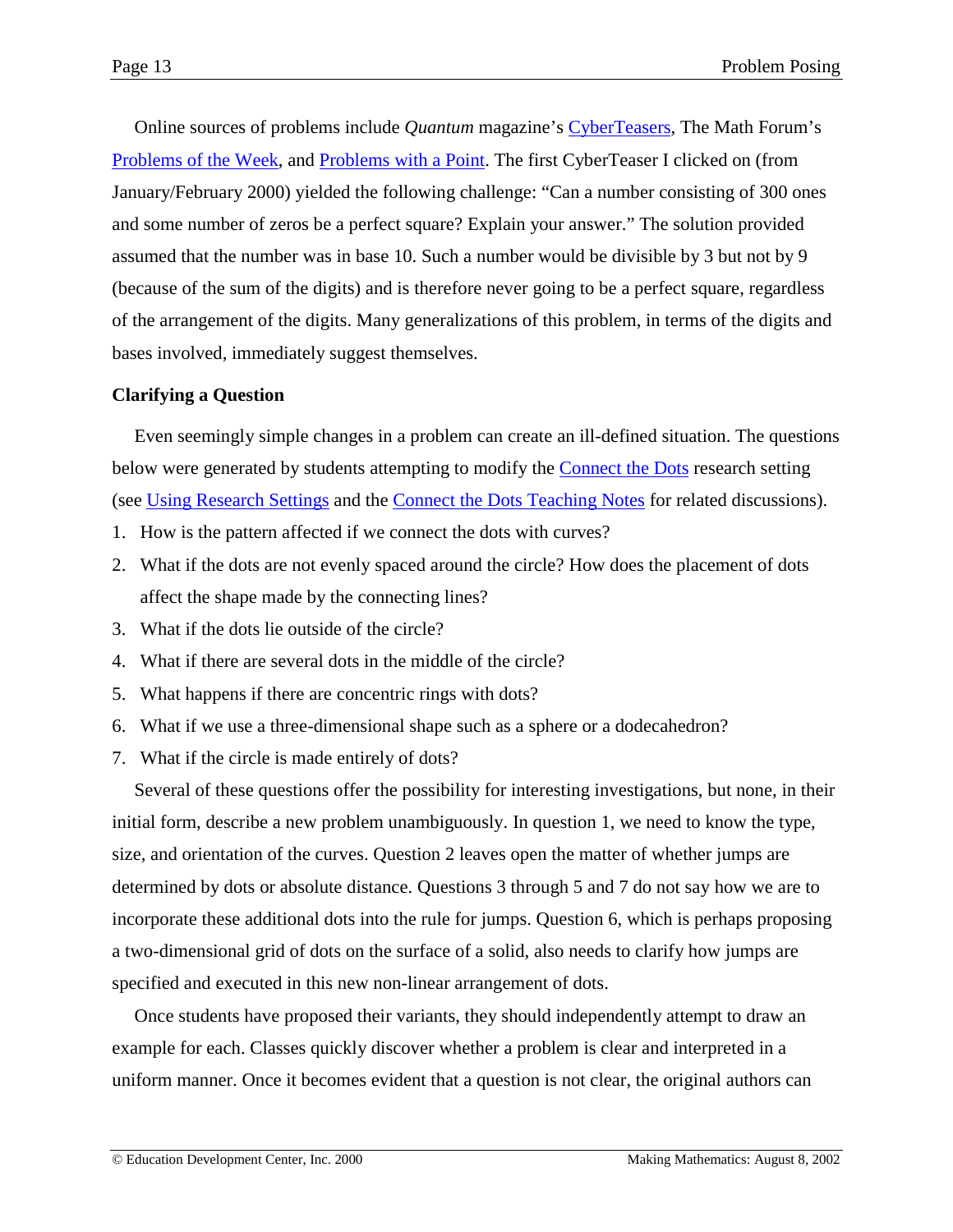attempt to rewrite their problem. Some problems may eventually prove to be quite worthwhile, while the class may never resolve other problems sufficiently to generate much interest. The process of peer review will help the students discover the need to think through the consequences of their ideas and to value careful writing.

#### **EVALUATING THE QUALITY OF A RESEARCH PROBLEM**

Once your students are ready to work on a long-term research project, they will need to decide which questions should receive the most attention. They will not be able to work on all of the questions they propose. However, they should be encouraged to lay out a small sequence of related investigations that build on one another, which they will tackle in order. Of course, as their research proceeds, as they become more knowledgeable about their topic, and as new questions arise, their goals may shift.

For a research agenda to be a good one, several criteria need to be met:

- Students should have an intrinsic interest in the problem; if not, effort and insight are unlikely to materialize. Different questions and mathematical topics appeal to each of us. Encourage your students to develop their own (hopefully open-minded) aesthetic for mathematics. Let them know that it is appropriate to be drawn to one type of setting or another, or to prefer visual or abstract problems over others.
- Students or groups should know enough relevant mathematics to make at least some headway with their research agendas.
- Students should be able to state clearly their problems and questions.
- The questions should contain challenges but not be impossible. The worst choice for a research project is a well-known, unsolved problem. When students start talking about Goldbach's Conjecture or some other problem that has stumped mathematicians for years, I encourage them to begin their research career with a more productive endeavor. [Unsolved Mathematics Problems](http://www.mathsoft.com/asolve/index.html) and [The Geometry Junkyard](http://www.ics.uci.edu/~eppstein/junkyard/open.html) provide interesting lists of problems not to tackle. However, while "impossible" problems should be avoided, student questions should be challenging enough so that there is no obvious solution or sure-fire method of attack.
- You and your students should assess the originality of their questions. While I do rule out Unsolved problems (with a capital U), I encourage students to tackle previously unposed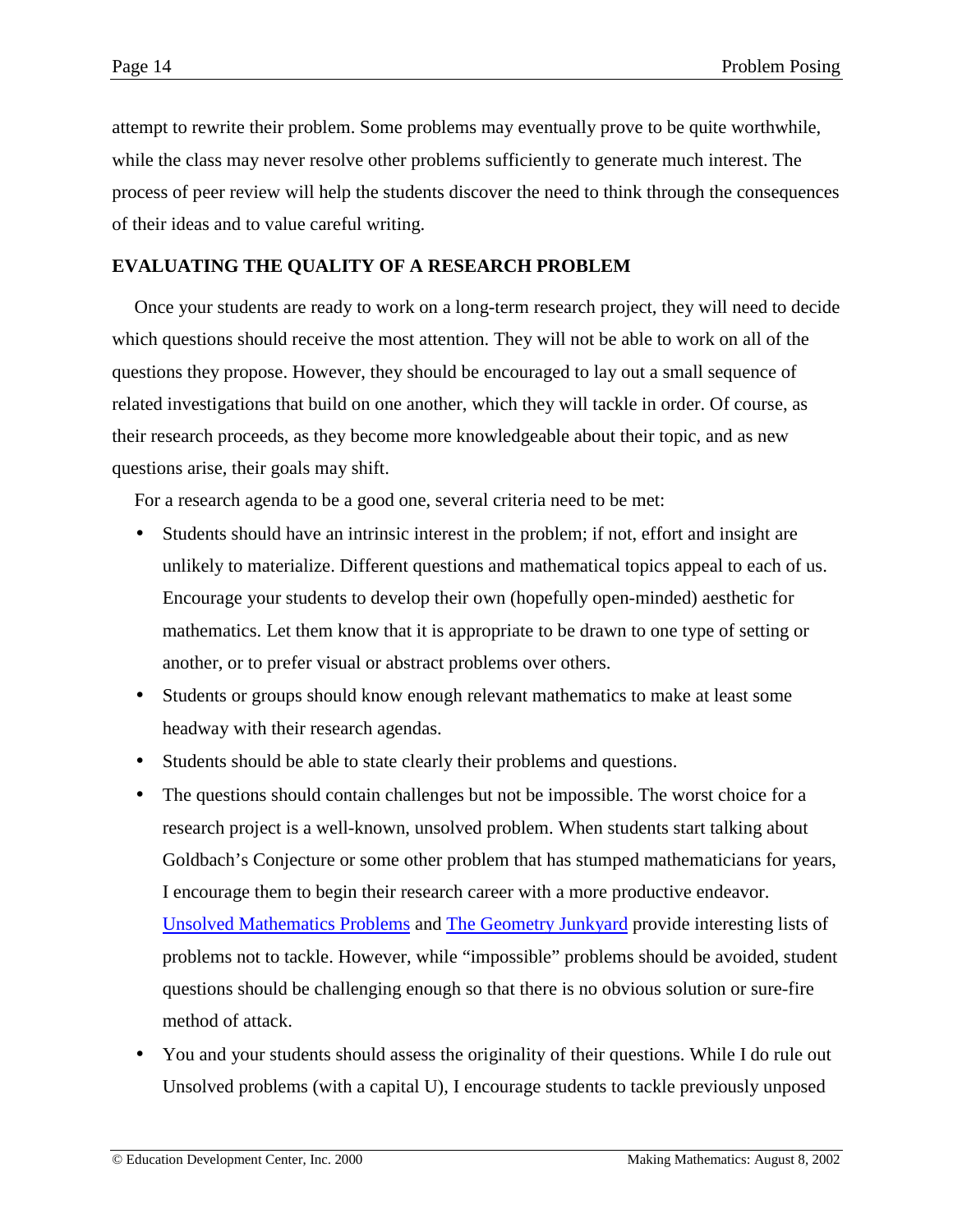problems of their own creation. The appeal of such problems is twofold: They are original to the student, and no solution is lurking in some book or journal. New problems do not come with a guarantee that they will yield interesting results, but they usually work out quite well. The fact that a student is exploring uncharted mathematical territory adds to the excitement of the experience.

Often, students will pose problems that are original to them but not to the larger mathematics community. In such cases, I ask them to avoid an early search of the literature so that they can develop a fairly deep understanding of the problem before discovering what others have done with it. By the time they embark on a literature review, they have often posed additional questions that the resources they consult do not address.

- Research that generalizes an initial setting or becomes more abstract in its treatment of that setting tends to be more satisfying than explorations that remain narrowly focused. Students should begin with more concrete and specific problems, but as they work, they should strive to solve a space of related problems rather than a single one. Searches for larger problems that encompass an original problem require creativity and encourage students to make connections between related ideas.
- The practical considerations of school life influence the suitability of a topic. A student should be able to reach at least some intermediate research objectives in the time allotted for the project. The project should also hold the promise of extensions that could easily last longer than the time allotted. Any technology required for efficient work on a problem needs to be available.

#### **Project Proposals**

Ask students who are developing their own research questions (as opposed to using the [Making Mathematics](http://www2.edc.org/makingmath/mathproj.asp) projects) to write a project proposal, which you should approve before they commit too much time to their research. A proposal should contain the following elements:

- A student's research agenda, with a description of the problem and the main questions the student hopes to answer
- The source of the problem and why it appeals to the student
- A literature review (if appropriate) of resources that provided helpful background on the problem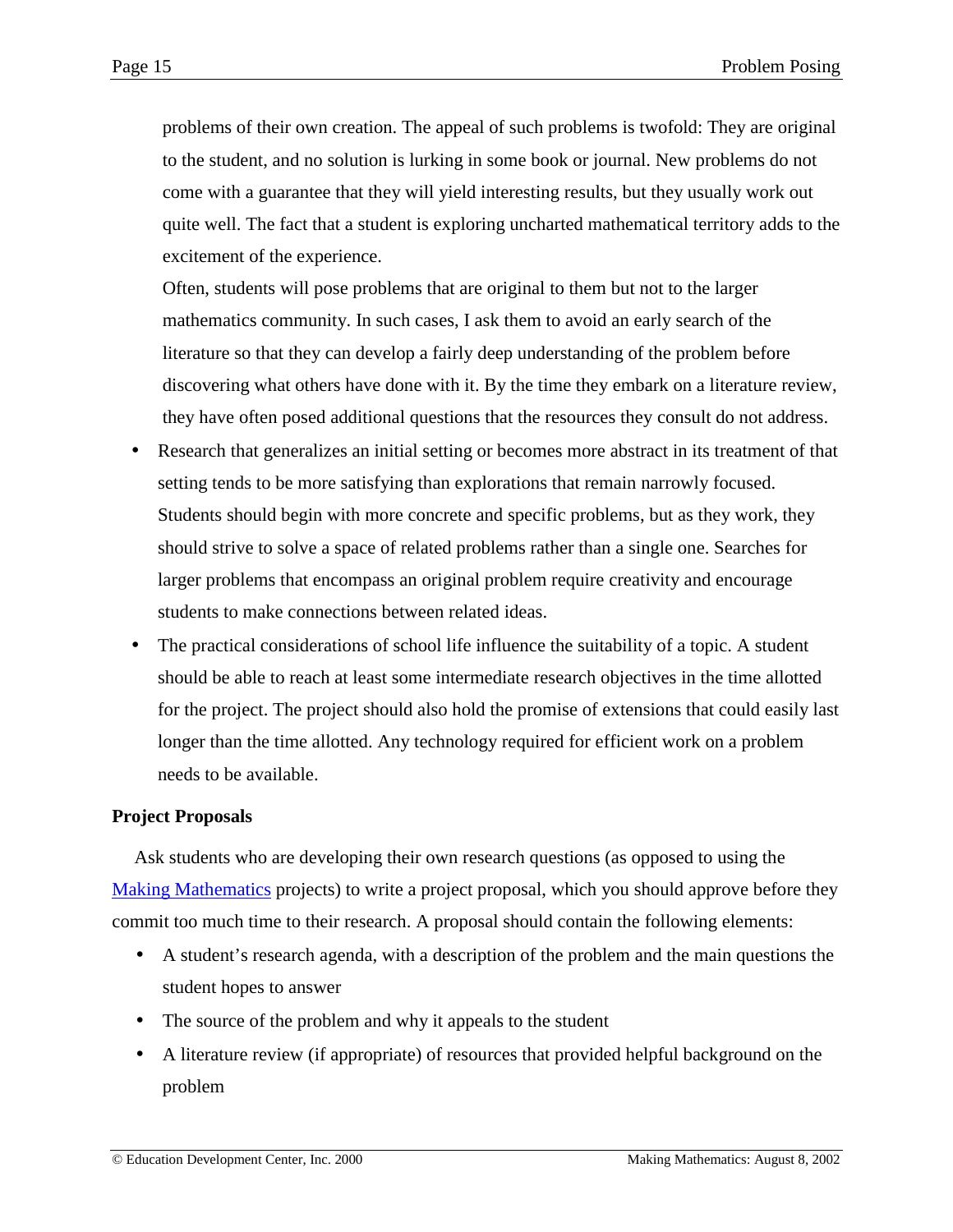<span id="page-15-0"></span>• A discussion of the initial steps the student plans to take (the mathematical equivalent of an experimental design that describes the variables to be studied and the data that will be collected)

Students should use the following questions to evaluate the first draft of their project proposal:

- 8. Have you posed a question or merely identified an area of interest?
- 9. How original is your question?
- 10. Is your question significant and relevant? (This is always an interesting question for pure mathematics investigations.)
- 11. Is the question too broad or too specific to lend itself to meaningful research? If so, how can you sharpen or expand its focus?
- 12. Can you identify the types of evidence you will need to collect during your work and what form the answers to your questions will take?
- 13. Do you have, or can you acquire, the necessary technical background to address your question?
- 14. Does your question allow for analysis in addition to data collection?
- 15. Is your question realistic for the time allowed?
- 16. Will the resources you need be available? (Answering these last four questions may require teacher guidance.)

Coming up with a good research question is important and difficult work. The more energy students invest in developing a good question, the better their research experience will be. Provide class time for your students to write "teacherly" peer reviews of one another's project proposals, using the above questions. These reviews will help produce stronger second drafts for you to comment on. They also give students a wider audience for their work, get the class excited about one another's questions, and provide practice in communicating technical ideas at an accessible level.

## **USING RESEARCH SETTINGS**

The discussions above show that students can create their own research questions by modifying old questions. Research settings — i.e., mathematical situations or objects that do not come with any initial problem statement — allow students to take the process one step further,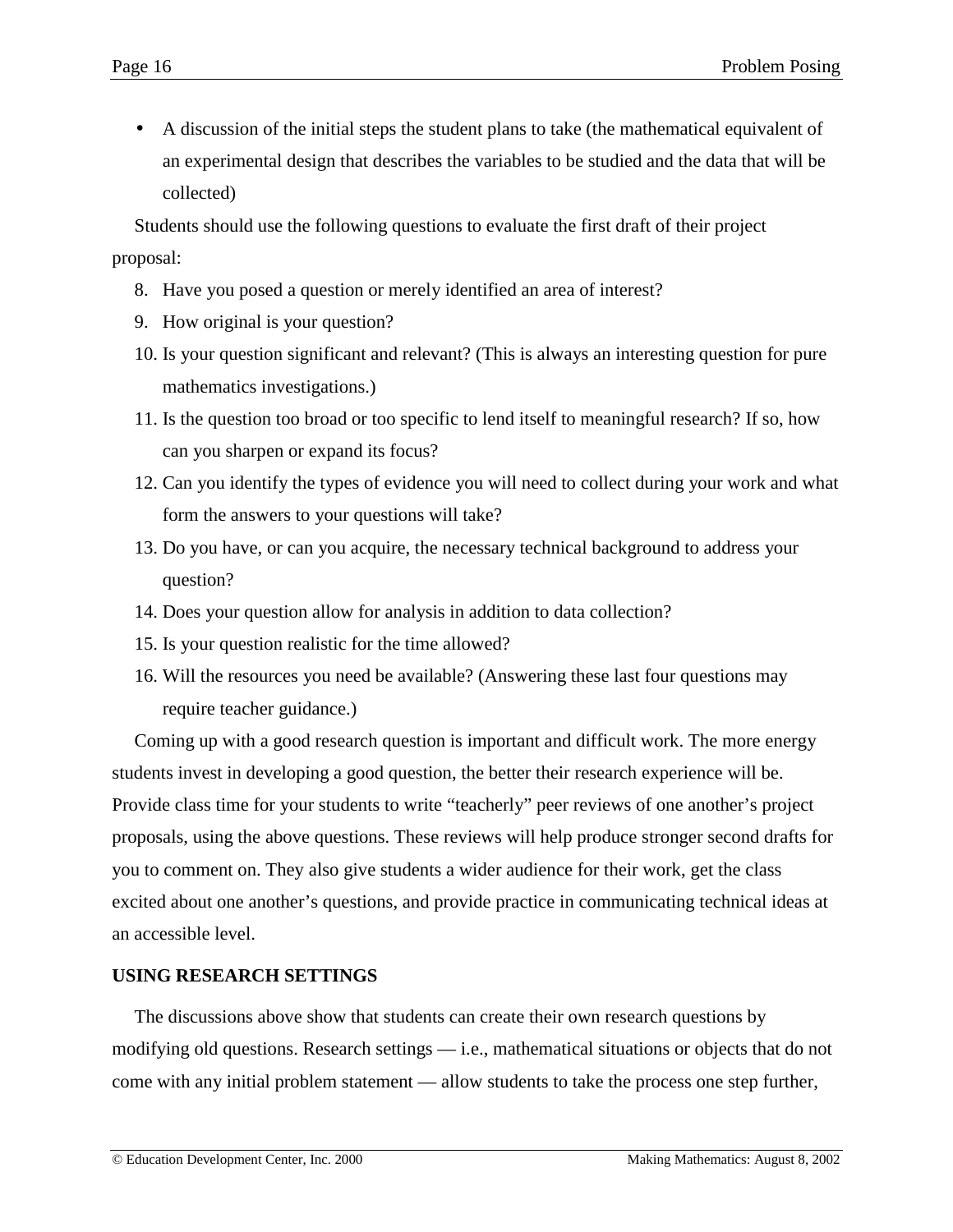and inspire them to ask original questions. Some of my favorite student questions have arisen from class explorations of research settings.

The [Connect the Dots](http://www2.edc.org/makingmath/mathsettings/connect/connect.asp) project is a research setting that serves as an excellent introductory experience for both middle and high school students. If you strip the problem of its questions, provide copies of the handouts, and explain the method for jumping around the circles, the designs and patterns that emerge will naturally inspire students to ask their own questions. The following questions (among dozens of others!) came from one class of fifth graders:

- What combinations of dot number and jump size make stars?
- What combinations of dot number and jump size lead to squares?
- For which dot numbers will every jump size hit every dot?
- How many regions do the segments and the circle create? (For example, a circle with 5 dots and a jump size of 1 produces 6 regions. The same circle with a jump size of 2 yields 11 regions.)
- What happens if we randomly pick a number for each jump, starting from 1 and going up to the total number of dots?

The first question about stars led to a wonderful discussion about what each student meant by the word "star." Their confusion forced them to write formal definitions of the shapes they wanted to include. Some wanted any figure with intersecting segments to be a star. Another student, because of the conjecture she was working on, defined a star as a figure such that the segments coming from a given dot connected to dots that were adjacent to each other. This dialogue naturally led to a discussion about how to write clear definitions (see [Definitions\)](http://www2.edc.org/makingmath/handbook/teacher/Definitions/Definitions.asp).

The range of difficulty of the questions makes it possible for each student to begin work at a level appropriate to his or her skills and background. The question about squares is trivial for high school students but not for all elementary students. The question about numbers of regions is challenging at any age. Such flexibility is one of the benefits of beginning with a setting rather than a specific question.

The Mathematics Project page lists sample research settings (see [Research Settings\)](http://www2.edc.org/makingmath/mathproj.asp##rssett). You can also create a research setting by removing the question while leaving the description of a problem. For example, you can present your students with the Fibonacci sequence or the sequence of the powers of three and give them time to extend the lists and ask their own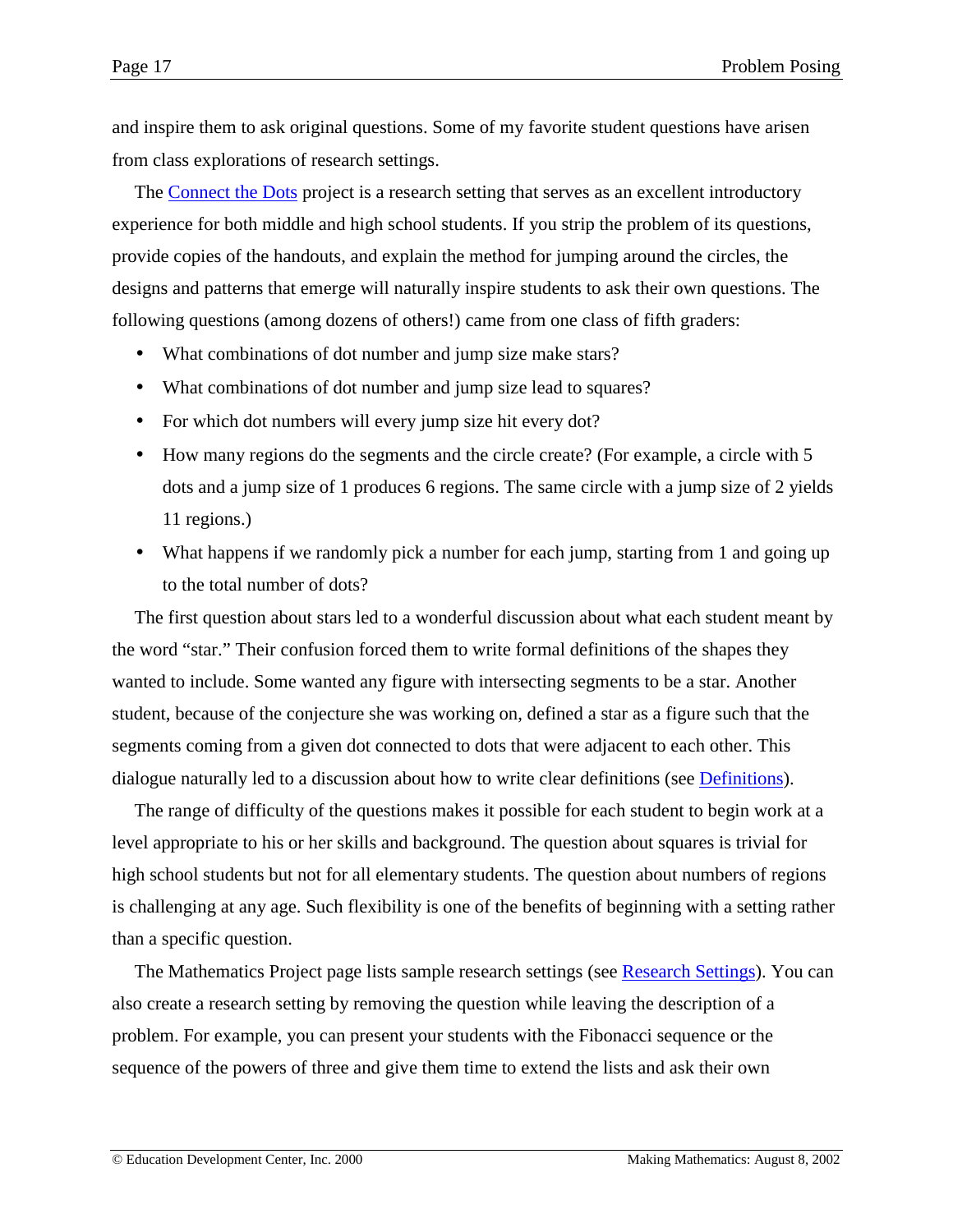<span id="page-17-0"></span>questions about the behaviors they note (e.g., Will there always be two odds for every even in the Fibonacci sequence?).

Sometimes a setting can be a single example of a larger phenomenon. For example, the [Unit](http://www2.edc.org/makingmath/mathsettings/UnitFractions/UnitFractions.asp) [Fraction](http://www2.edc.org/makingmath/mathsettings/UnitFractions/UnitFractions.asp) setting presents the equation  $\frac{1}{2}$ 2  $=\frac{1}{2}$ 3  $+\frac{1}{4}$ 6 . Given this lone mathematical object, what questions do your students have? Students generally note the common numerators and the multiplication problem in the denominator  $(2 * 3 = 6)$  and ask if any other equations like this exist. That question leads to wonderful discoveries and countless extensions of the setting. (Note that before students can ask a question about the object, they have to figure out what it is an example of.)

Single equations and diagrams can serve as the starting point for research. So, too, can new definitions become the seed for explorations (see *Creating New Definitions to Create New* [Problems](http://www2.edc.org/makingmath/handbook/teacher/Definitions/Definitions.asp#CreatingNewDefinitions) in [Definitions\)](http://www2.edc.org/makingmath/handbook/teacher/Definitions/Definitions.asp). Board games and other games of strategy also provide settings that inspire mathematical research (e.g., [Set\)](http://www2.edc.org/makingmath/mathprojects/gameOfSet/Set.asp). The books by Stephen Brown and Marion Walters and by Frederick Stephenson listed in the bibliography are excellent sources for problem-posing and research settings.

#### **BIBLIOGRAPHY**

- Brown, Stephen & Walters, Marion (1983). *The art of problem posing*. Hillsdale, NJ: Lawrence Erlbaum Associates.
- Brown, Stephen & Walters, Marion (Eds.) (1993). *Problem posing: Reflections and applications*. Hillsdale, NJ: Lawrence Erlbaum Associates.
- COMAP (1996). *For all practical purposes: Introduction to contemporary mathematics*. New York: W. H. Freeman and Company.
- Devlin, Keith (1999). *New mathematical constant discovered*, MAA Online at [http://www.maa.org/devlin/devlin\\_3\\_99.html.](http://www.maa.org/devlin/devlin_3_99.html)

Gardner, Martin (1986). *Knotted doughnuts and other mathematical entertainments*. New York: W. H. Freeman and Company.

- Gardner, Martin (1988). *Time travel and other mathematical bewilderments*. New York: W. H. Freeman and Company.
- *The Geometry Junkyard* is available online at

[http://www.ics.uci.edu/~eppstein/junkyard/open.html.](http://www.ics.uci.edu/~eppstein/junkyard/open.html)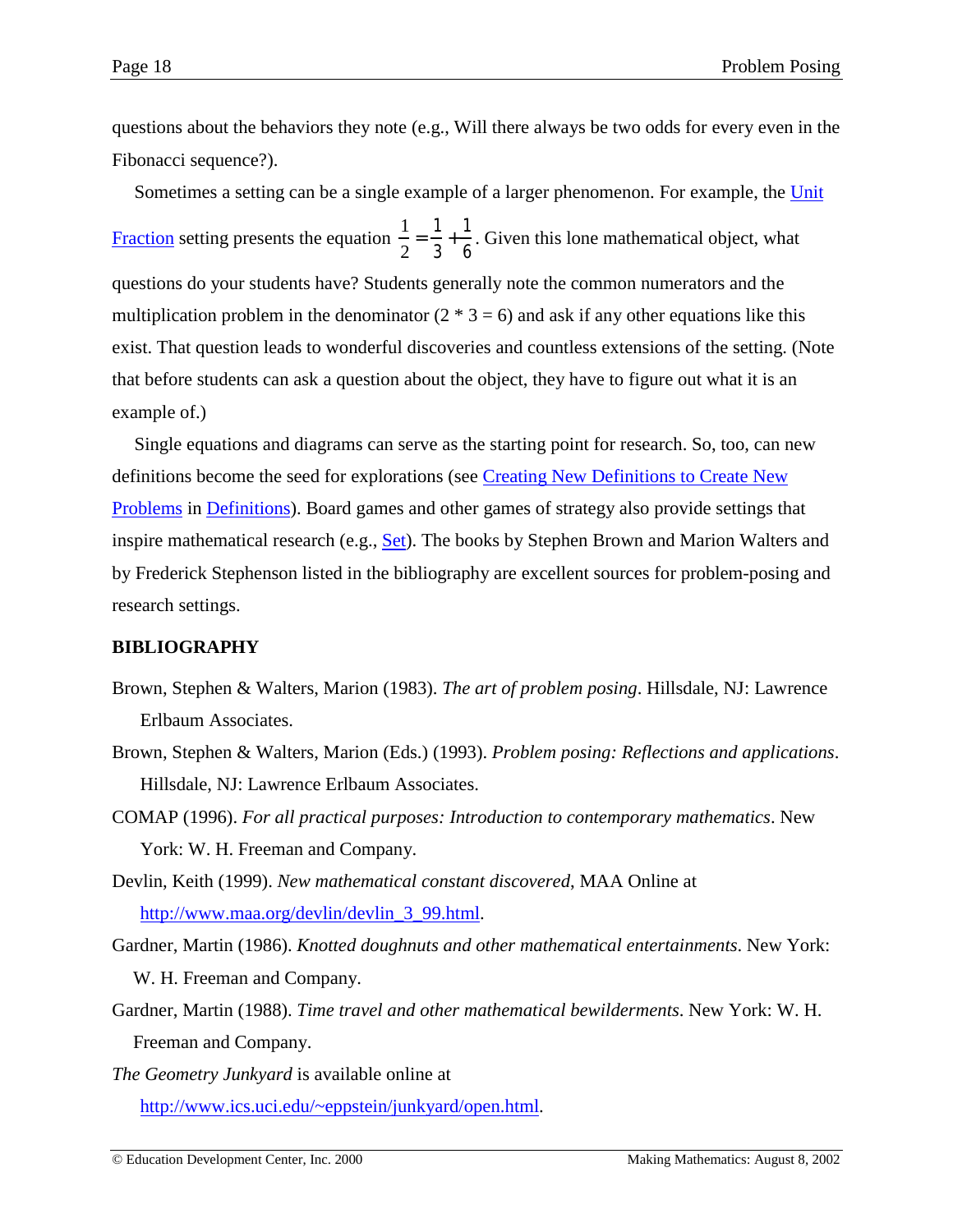<span id="page-18-0"></span>Groetsch, Charles (1999). *Inverse problems*. USA: Mathematics Association of America.

Lagarias, Jeff (2000). *The 3x + 1 Problem and Its Generalizations*. Available online at [http://www.cecm.sfu.ca/organics/papers/lagarias/index.html.](http://www.cecm.sfu.ca/organics/papers/lagarias/index.html)

The Math Forum's *Problems of the Week* are available online at [\(http://mathforum.com/pow\)](http://mathforum.com/pow).

- *The Mathematical Gazette*, information available online at [http://www.m](http://www.m-a.org.uk/eb/periods.htm)[a.org.uk/eb/periods.htm](http://www.m-a.org.uk/eb/periods.htm)
- National Council of Teachers of Mathematics (NCTM). *Mathematics Teacher.* Reston, Virginia. Membership and subscription information is available online at www.nctm.org or call 1-800- 235-7566.
- Peterson, Ivars (1996). *Formulas for fairness*, Science News Online at [http://www.sciencenews.org/sn\\_arch/5\\_4\\_96/bob1.htm](http://www.sciencenews.org/sn_arch/5_4_96/bob1.htm)
- Peterson, Ivars (1999). *Fibonacci at random*, Science News Online at [http://www.sciencenews.org/sn\\_arc99/6\\_12\\_99/bob1.htm.](http://www.sciencenews.org/sn_arc99/6_12_99/bob1.htm)

*Problems with a Point* is available online at [http://www2.edc.org/mathproblems.](http://www2.edc.org/mathproblems)

*Quantum* magazine, information available online at [http://www.nsta.org/quantum/.](http://www.nsta.org/quantum/)

*Quantum* magazine's CyberTeasers are available online at

[http://www.nsta.org/quantum/cyberarc.asp.](http://www.nsta.org/quantum/cyberarc.asp)

Schielack, Jane, Chancellor, Dinah, & Childs, Kimberly (2000, February). Designing questions to encourage children's mathematical thinking. *Teaching Children Mathematics*, 398–402.

Stephenson, Frederick (1992). *Exploratory problems in mathematics*. Reston, VA: NCTM.

*Unsolved Mathematics Problems* is available online at

[http://www.mathsoft.com/asolve/index.html.](http://www.mathsoft.com/asolve/index.html)

Weisstein, Eric (1999). *Concise encyclopedia of mathematics CD-ROM*. USA: CRC Press.

#### **APPENDIX**

The bewildering array of topics that comprise mathematics is illustrated [below](#page-20-0) by the 1991 Mathematics Subject Classifications, which is used to organize the Zentralblatt-MATH database of abstracts of mathematics journal articles. Sharing this list with your students should provide a sense of how much more there is to explore mathematically. Many of the headings will be meaningless, but you should encourage your students to note the few that they recognize. In the full classification scheme, each heading has many subheadings.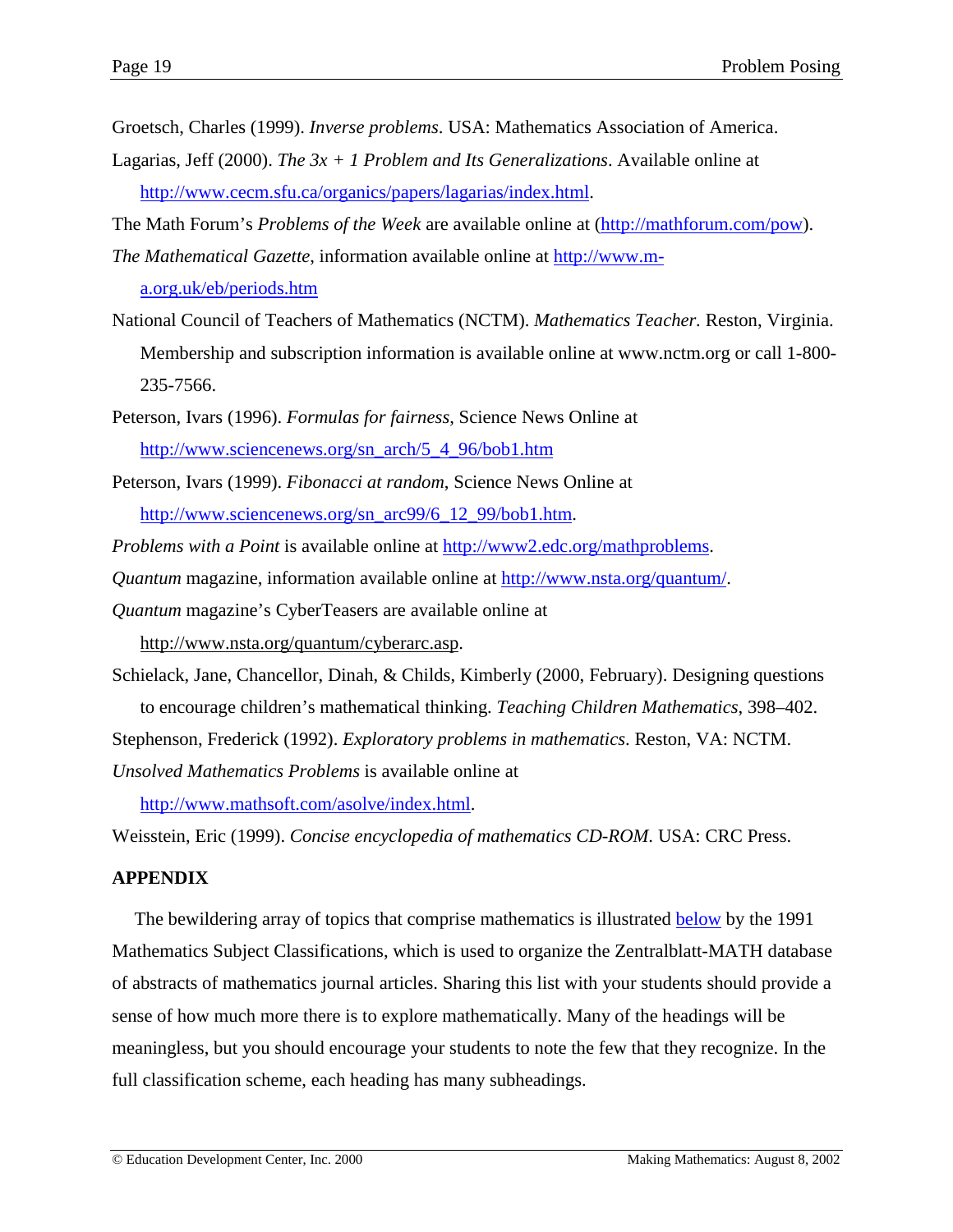For an alternative activity that is more fun and interactive than reading this list, you can have students click through the entries of Eric Weisstein's *Concise Encyclopedia of Mathematics* CD-ROM, sections of Alexander Bogomolny's web site ([http://www.cut-the-knot.com/content.html\)](http://www.cut-the-knot.com/content.html), or the Favorite Mathematical Constants page at

[http://pauillac.inria.fr/algo/bsolve/constant/constant.html.](http://pauillac.inria.fr/algo/bsolve/constant/constant.html) Another exploration option is The Mathematical Atlas [\(http://www.math.niu.edu/~rusin/known-math/\)](http://www.math.niu.edu/~rusin/known-math/), which is organized according to Mathematics Subject Classifications and provides a description of each heading (and the subheadings as well, which are not listed below) and additional discussions of selected topics for each. Ask your students to record and explain one new definition, problem, conjecture, and theorem that they learn about from the site they explore.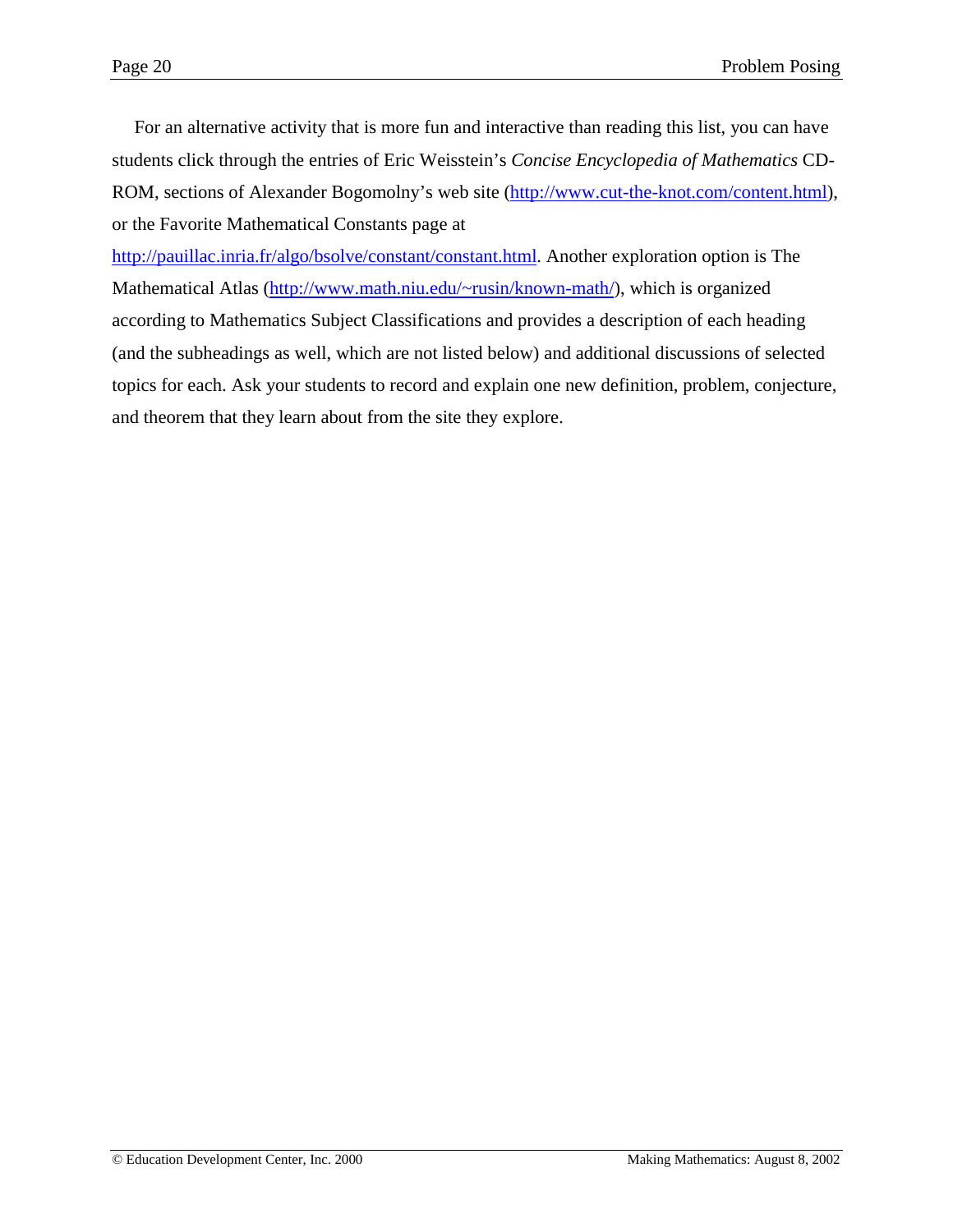# <span id="page-20-0"></span>**Mathematics Subject Classifications**

- 00-XX General
- 01-XX History and biography
- 03-XX Mathematical logic and foundations
- 04-XX Set theory
- 05-XX Combinatorics
- 06-XX Order, lattices, and ordered algebraic structures
- 08-XX General algebraic systems
- 11-XX Number theory
- 12-XX Field theory and polynomials
- 13-XX Commutative rings and algebras
- 14-XX Algebraic geometry
- 15-XX Linear and multilinear algebra; matrix theory (finite and infinite)
- 16-XX Associative rings and algebras
- 17-XX Nonassociative rings and algebras
- 18-XX Category theory and homological algebra
- 19-XX K-theory
- 20-XX Group theory and generalizations
- 22-XX Topological groups and Lie groups
- 26-XX Real functions
- 28-XX Measure and integration
- 30-XX Functions of a complex variable
- 31-XX Potential theory
- 32-XX Several complex variables and analytic spaces
- 33-XX Special functions
- 34-XX Ordinary differential equations
- 35-XX Partial differential equations
- 39-XX Difference and functional equations
- 40-XX Sequences, series, and summability
- 41-XX Approximations and expansions
- 42-XX Fourier analysis